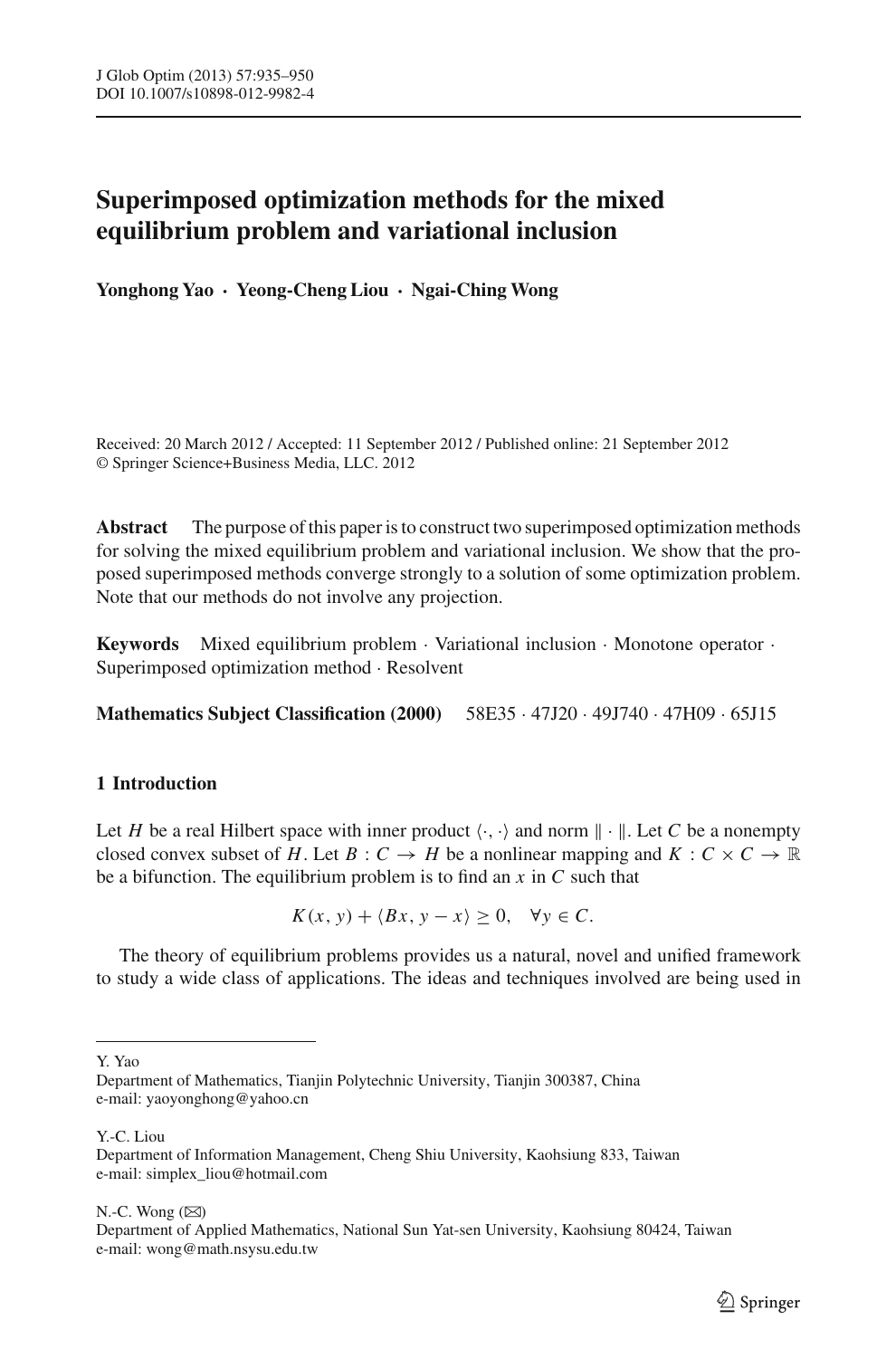a variety of diverse areas and proved to be productive and innovative. It has been shown by Blum and Oettli [\[1](#page-14-0)] and Noor and Oettli [\[15](#page-14-1)] that variational inequalities and mathematical programming problems can be viewed as special realizations of abstract equilibrium problems. Equilibrium problems have numerous applications, including but not limited to problems in economics, game theory, finance, traffic analysis, circuit network analysis and mechanics. There are a great number of numerical methods for solving equilibrium problems under various assumptions on *K* and *B*. Please see, e.g., [\[2,](#page-14-2)[4,](#page-14-3)[5](#page-14-4)[,7](#page-14-5)[,11](#page-14-6)[–13](#page-14-7)[,17,](#page-14-8)[18](#page-14-9)[,21,](#page-14-10) [24,](#page-14-11)[27](#page-14-12)[–29](#page-14-13),[31](#page-15-0)[–34](#page-15-1)].

In this paper, we are interested in solving the equilibrium problem with those *K* given by

$$
K(x, y) = F(x, y) + G(x, y),
$$

where  $F, G: C \times C \rightarrow \mathbb{R}$  are two bifunctions satisfying some special properties (see Sect. [2\)](#page-2-0). This is the well-known mixed equilibrium problem, i.e., to find an *x* in *C* such that

$$
F(x, y) + G(x, y) + \langle Bx, y - x \rangle \ge 0, \quad \forall y \in C. \tag{1.1}
$$

<span id="page-1-0"></span>The solution set of  $(1.1)$  is denoted by  $EP(F, G, B)$ .

On the other hand, let  $A : H \to H$  be a single-valued nonlinear mapping and  $R : H \to 2^H$ be a set-valued mapping. We consider the following variational inclusion, which is to find a point *x* in *H* such that

$$
0 \in A(x) + R(x),\tag{1.2}
$$

<span id="page-1-1"></span>where 0 is the zero vector in *H*. The set of solutions of problem [\(1.2\)](#page-1-1) is denoted by  $(A+R)^{-1}0$ . If  $H = \mathbb{R}^m$ , problem [\(1.2\)](#page-1-1) becomes the generalized equation introduced by Robinson [\[19](#page-14-14)]. If  $A = 0$ , problem [\(1.2\)](#page-1-1) becomes the inclusion problem introduced by Rockafellar [\[20](#page-14-15)]. Problem [\(1.2\)](#page-1-1) provides a convenient framework for a unified study of mathematical programming, complementarity, variational inequalities, optimal control, mathematical economics, equilibria, game theory, etc. Meanwhile, various types of variational inclusion problems have been extended and generalized.

In 1997, Combettes and Hirstoaga [\[6\]](#page-14-16) introduced an iterative method solving equilibrium problems, and proved a strong convergence theorem. Subsequently, Takahashi and Takahashi [\[23](#page-14-17)], Yao et al. [\[30\]](#page-15-2), and Zeng and Yao [\[35\]](#page-15-3) considered several iterative schemes for finding a common element of the set of solutions of the equilibrium problem and the set of common fixed points of a family of finitely or infinite many nonexpansive mappings. Moreover, Cianciaruso et. al. [\[3](#page-14-18)] presented an iterative method for finding common solutions of an equilibrium problem and a variational inequality.

Recently, Zhang et. al. [\[36](#page-15-4)] introduced a new iterative scheme for finding a common element of the set of solutions of problem  $(1.1)$  and the set of fixed points of nonexpansive mappings in Hilbert spaces. Peng et al. [\[16\]](#page-14-19) introduced another iterative scheme by the viscosity approximate method for finding a common element of the set of solutions of a variational inclusion with set-valued maximal monotone mapping and inverse strongly monotone mappings, the set of solutions of an equilibrium problem, and the set of fixed points of a nonexpansive mapping. For more related works, please see also, [\[8](#page-14-20)[–10,](#page-14-21)[22](#page-14-22)].

Motivated and inspired by the above works, the purpose of this paper is to construct two superimposed optimization methods for solving the mixed equilibrium problem and variational inclusion. Consequently, we show that the suggested superimposed methods converge strongly to a solution of some optimization problem. Note that our methods do not use any projection.

We would like to express our deep thanks to the referees. With their valuable comments and suggestions, we have made several improvements in the final version.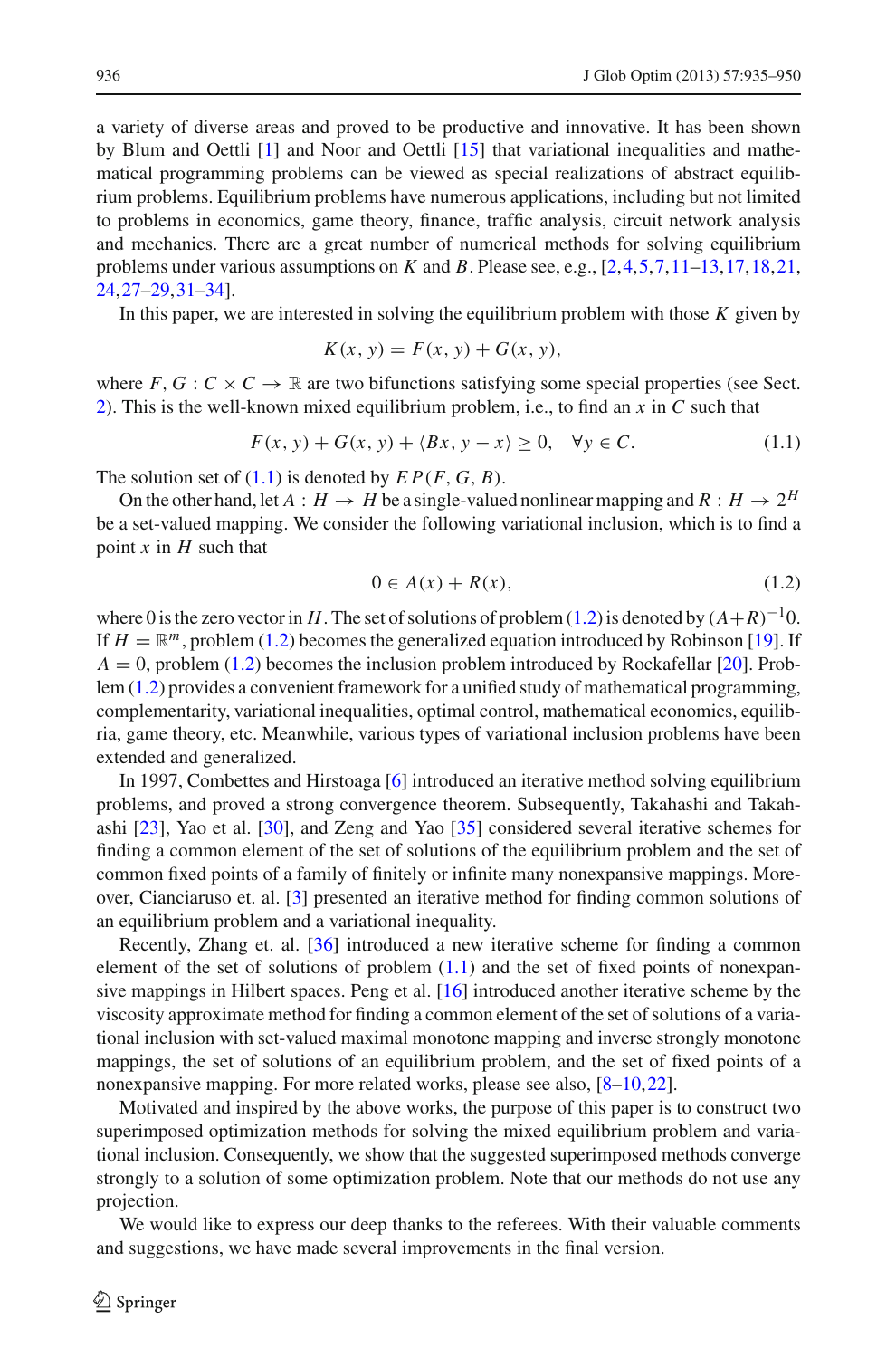## <span id="page-2-0"></span>**2 Preliminaries**

Let *H* be a real Hilbert space with inner product  $\langle \cdot, \cdot \rangle$  and norm  $\| \cdot \|$ . We write  $x_n \to x$  and  $x_n \to x$  for the weak and strong convergence of  $\{x_n\}$  to *x* in *H*, respectively. The set of fixed points of a mapping *T* on a subset *C* of *H* is Fix $(T) = \{x \in C : Tx = x\}.$ 

Let *R* be a mapping of *H* into  $2^H$ . The *effective domain* of *R* is

$$
dom(R) = \{x \in H : Rx \neq \emptyset\}.
$$

A multi-valued mapping *R* is said to be a *monotone* operator on *H* if

$$
\langle x - y, u - v \rangle \ge 0, \quad \forall x, y \in \text{dom}(R), \forall u \in Rx, \forall v \in Ry.
$$

A monotone operator *R* on *H* is said to be *maximal* if its graph is not strictly contained in the graph of any other monotone operator on *H*. Let *R* be a maximal monotone operator on *H* and let  $R^{-1}0 = \{x \in H : 0 \in Rx\}$ .

For a maximal monotone operator *R* on *H* and  $\lambda > 0$ , we may define a single-valued operator

$$
J_{\lambda}^{R} = (I + \lambda R)^{-1} : H \to \text{dom}(R),
$$

which is called the *resolvent* of *R* for  $\lambda$ . It is known that the resolvent  $J_{\lambda}^{R}$  is *firmly nonexpansive*, i.e.,

$$
||J_{\lambda}^{R} x - J_{\lambda}^{R} y||^{2} \le \langle J_{\lambda}^{R} x - J_{\lambda}^{R} y, x - y \rangle, \quad \forall x, y \in C,
$$

and  $R^{-1}0 = \text{Fix}(J_{\lambda}^R)$  for all  $\lambda > 0$ .

Let *C* be a nonempty closed convex subset of real Hilbert space *H*. Recall that a mapping  $S: C \to C$  is said to be *nonexpansive* if

$$
||Sx - Sy|| \le ||x - y||, \quad \forall x, y \in C.
$$

A mapping  $A: C \to H$  is  $\alpha$ -inverse-strongly monotone if there exists  $\alpha > 0$  such that

$$
\langle Ax - Ay, x - y \rangle \ge \alpha ||Ax - Ay||^2, \quad \forall x, y \in C.
$$

It is clear that any  $\alpha$ -inverse-strongly monotone mapping is monotone and  $\frac{1}{\alpha}$ -Lipschitz continuous.

Throughout this paper, we assume that two bifunctions  $F, G : C \times C \rightarrow \mathbb{R}$  satisfies the following conditions:

(F1)  $F(x, x) = 0$  for all x in C;

(F2) *F* is *monotone*, i.e.,  $F(x, y) + F(y, x) \le 0$  for all *x*, *y* in *C*;

(F3) for each *x*, *y*, *z* in *C*, we have lim  $\sup_{t\to 0^+} F(tz + (1-t)x, y) \leq F(x, y);$ 

- (F4) for each *x* in C, the function  $y \mapsto F(x, y)$  is convex and weakly lower semicontinuous.
- (G1)  $G(x, x) = 0$  for all x in C;
- (G2) *G* is monotone, and weakly upper semicontinuous in the first variable;
- (G3) *G* is convex in the second variable.
- <span id="page-2-1"></span>(H) For fixed  $\mu > 0$  and x in C, there exists a bounded set  $K \subset C$  and a in K such that

$$
-F(a,z) + G(z,a) + \frac{1}{\mu} \langle a-z, z-x \rangle < 0, \quad \forall z \in C \backslash K.
$$

 $\circled{2}$  Springer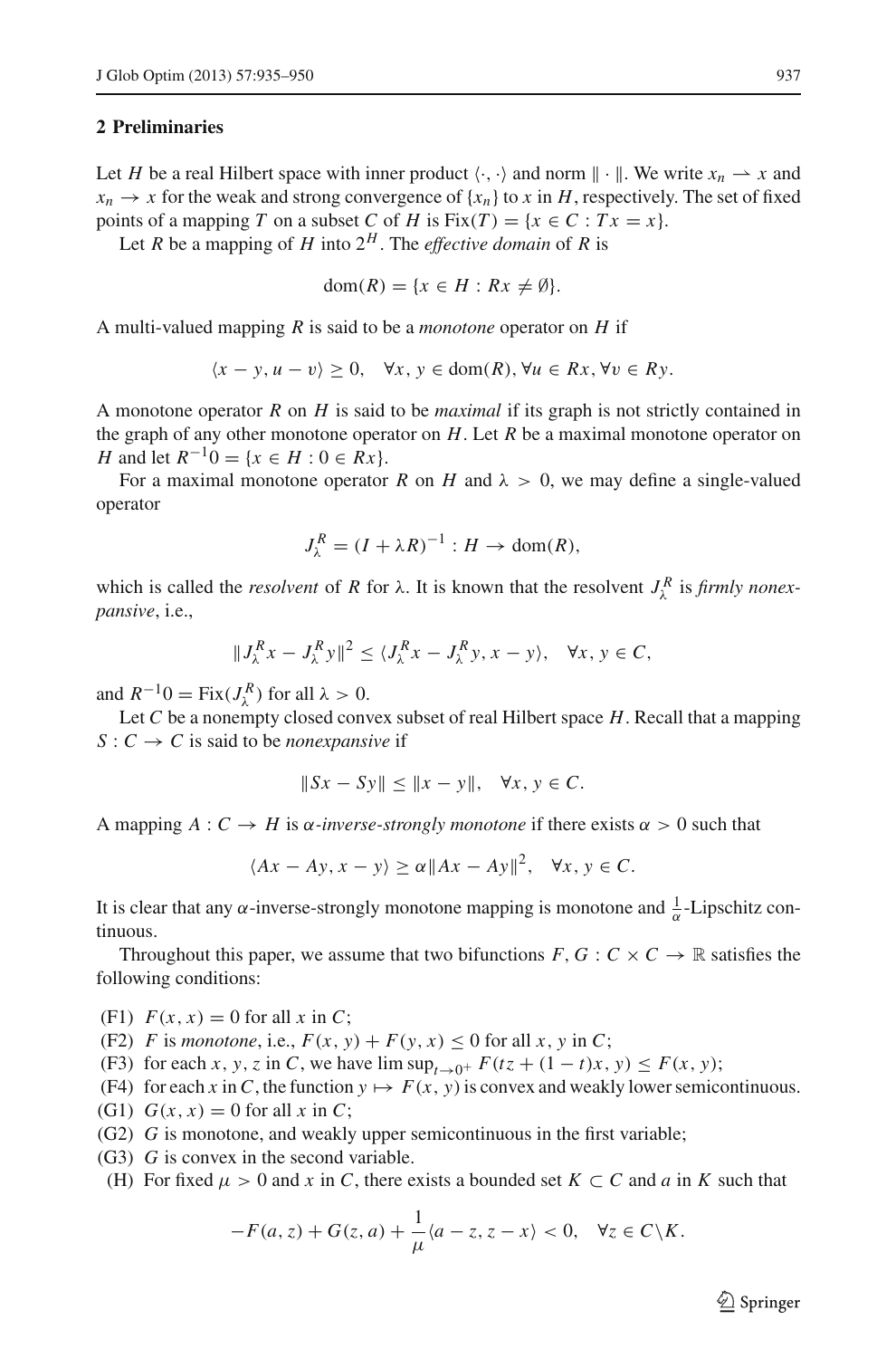**Lemma 2.1** [\[3](#page-14-18)] *Let C be a nonempty closed convex subset of a real Hilbert space H. Let*  $F, G: C \times C \rightarrow \mathbb{R}$  be two bifunctions which satisfy conditions (F1)–(F4), (G1)–(G3) and *(H). Let*  $\mu > 0$  *and*  $x \in C$ . Then, there exists a unique  $z := T_{\mu}x$  in C such that

$$
F(z, y) + G(z, y) + \frac{1}{\mu} \langle y - z, z - x \rangle \ge 0, \quad \forall y \in C.
$$

*Furthermore,*

(i) *The single-valued map T*<sup>μ</sup> *thus defined is firmly nonexpansive, i.e.,*

$$
||T_{\mu}x - T_{\mu}y||^2 \le \langle T_{\mu}x - T_{\mu}y, x - y \rangle, \quad \forall x, y \in H.
$$

(ii)  $EP(F, G, 0)$  *is closed and convex, and*  $EP(F, G, 0) = Fix(T_u)$ *.* 

<span id="page-3-1"></span>**Lemma 2.2** [\[14](#page-14-23)] *Let C be a nonempty closed convex subset of a real Hilbert space H. Let a* mapping  $A: C \to H$  be  $\alpha$ -inverse strongly monotone and  $\lambda > 0$  be a constant. Then, we *have*

$$
||(I - \lambda A)x - (I - \lambda A)y||^2 \le ||x - y||^2 + \lambda(\lambda - 2\alpha)||Ax - Ay||^2, \quad \forall x, y \in C.
$$

*In particular, if*  $0 \leq \lambda \leq 2\alpha$ *, then*  $I - \lambda A$  *is nonexpansive.* 

<span id="page-3-2"></span>**Lemma 2.3** ([\[26](#page-14-24)]) *Assume* {*an*} *is a sequence of nonnegative real numbers such that*

 $a_{n+1} \leq (1 - \gamma_n)a_n + \delta_n,$ 

*where*  $\{\gamma_n\}$  *is a sequence in* (0, 1) *and*  $\{\delta_n\}$  *is a real sequence such that* 

(1)  $\sum_{n=1}^{\infty} \gamma_n = +\infty;$ (2)  $\limsup_{n\to\infty} \frac{\delta_n}{\gamma_n} \leq 0 \text{ or } \sum_{n=1}^{\infty} |\delta_n| < +\infty.$ 

*Then*  $\lim_{n\to\infty} a_n = 0$ .

### **3 Results**

Let *C* be a nonempty closed and convex subset of a real Hilbert space *H*. Let *A*, *B* be two nonlinear operators of *C* into *H*. Let *R* be a maximal monotone operator on *H* with the resolvent  $J_{\lambda}^{R} = (I + \lambda R)^{-1}$ . Let *F*, *G* : *C* × *C* → R be two bifunctions. Set

$$
\Gamma := EP(F, G, B) \cap (A + R)^{-1}0.
$$

<span id="page-3-0"></span>We consider the following optimization problem:

$$
\min\{\|x\| : x \in \Gamma\},\tag{3.1}
$$

the least-squares solutions to the constrained linear inverse problem.

Throughout, we assume  $\Gamma \neq \emptyset$  together with the following conditions.

- (1)  $0 < a \le \lambda \le b < 2\alpha$  and  $0 < c \le \mu \le d < 2\beta$  are all constants.
- (2) *A*, *B* are  $\alpha$ ,  $\beta$ -inverse strongly-monotone mappings of *C* into *H*, respectively.
- (3) The effective domain of *R* is included in *C*.
- (4)  $F$  and  $G$  satisfy conditions (F1)–(F4), (G1)–(G3) and (H).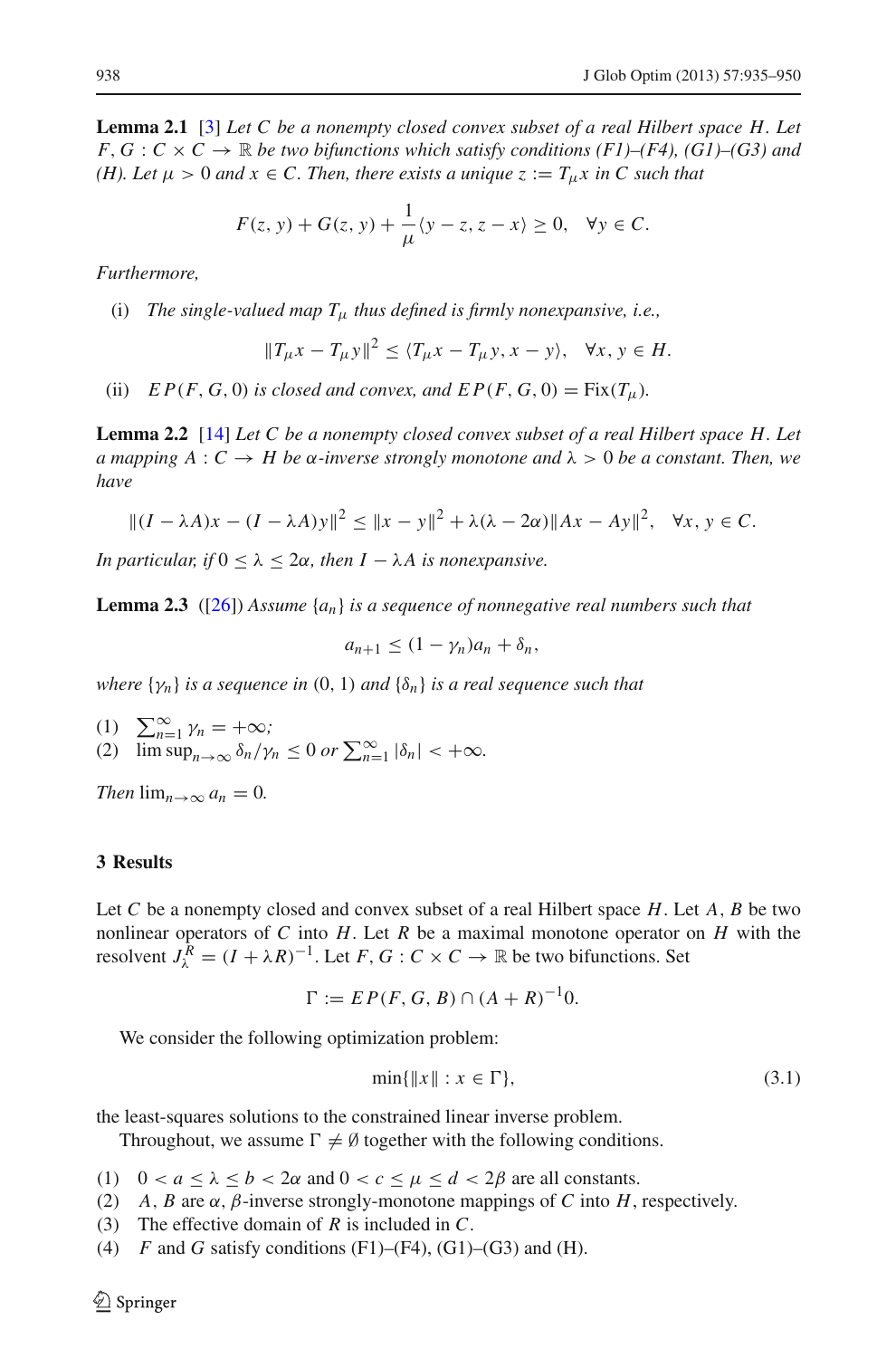Let  $T_{\mu}$  be the single-valued firmly nonexpansive map defined in Lemma [2.1.](#page-2-1) It is easy to see that

$$
z = T_{\mu}(I - \mu B)z = J_{\lambda}^{R}(I - \lambda A)z, \quad \forall z \in \Gamma.
$$
 (3.2)

<span id="page-4-0"></span>In order to solve  $(3.1)$ , we introduce the following superimposed optimization method:

$$
x_t = T_{\mu}(I - \mu B)J_{\lambda}^{R}((1 - t)I - \lambda A)x_t, \quad t \in \left(0, 1 - \frac{\lambda}{2\alpha}\right).
$$

Note that the net  $\{x_t\}$  above is well-defined. More precisely, for any *t* in  $(0, 1 - \frac{\lambda}{2\alpha})$ , we define a mapping

$$
S_t := T_\mu (I - \mu B) J_\lambda^R ((1 - t)I - \lambda A).
$$

Since  $T_{\mu}$ ,  $J_{\lambda}^{R}$ ,  $I - \mu B$  and  $I - \frac{\lambda}{1-t}A$  (see Lemmas [2.2](#page-3-1) and [2.2\)](#page-3-1) are all nonexpansive, we have, for any *x*, *y* in *C*,

$$
\begin{aligned} \|S_t x - S_t y\| &= \left\| T_\mu (I - \mu B) J_\lambda^R ((1 - t)I - \lambda A) x - T_\mu (I - \mu B) J_\lambda^R ((1 - t)I - \lambda A) y \right\| \\ &\leq \| ((1 - t)I - \lambda A) x - ((1 - t)I - \lambda A) y \| \\ &= (1 - t) \| \left( x - \frac{\lambda}{1 - t} A x \right) - \left( y - \frac{\lambda}{1 - t} A y \right) \| \\ &\leq (1 - t) \| x - y \| . \end{aligned}
$$

<span id="page-4-2"></span>Thus, the mapping  $S_t$  is a contraction on  $C$ , and consequently there exists a unique fixed point  $x_t$  of  $S_t$  in  $C$ .

<span id="page-4-1"></span>**Theorem 3.1** *The net* {*xt*} *defined by*

$$
x_t = T_{\mu}(I - \mu B)J_{\lambda}^{R}((1 - t)I - \lambda A)x_t, \quad t \in \left(0, 1 - \frac{\lambda}{2\alpha}\right).
$$
 (3.3)

*converges strongly, as t*  $\rightarrow 0^+$ *, to the unique point x<sup>\*</sup> in*  $\Gamma$  *of minimum norm. Moreover, we have*

$$
||x^*||^2 \le \langle x^*, z \rangle, \quad \forall z \in \Gamma.
$$

*Proof* **Step 1.** We first show that  ${x_t}$  and  ${A x_t}$  are both uniformly bounded, and

$$
\lim_{t \to 0^+} \|Ax_t - Az\| = 0, \quad \forall z \in \Gamma.
$$
 (3.4)

Let  $z \in \Gamma$ . Note that

$$
z = J_{\lambda}^{R}(z - \lambda Az) = J_{\lambda}^{R}(tz + (1 - t)(z - \lambda Az/(1 - t))).
$$

 $\hat{\mathfrak{D}}$  Springer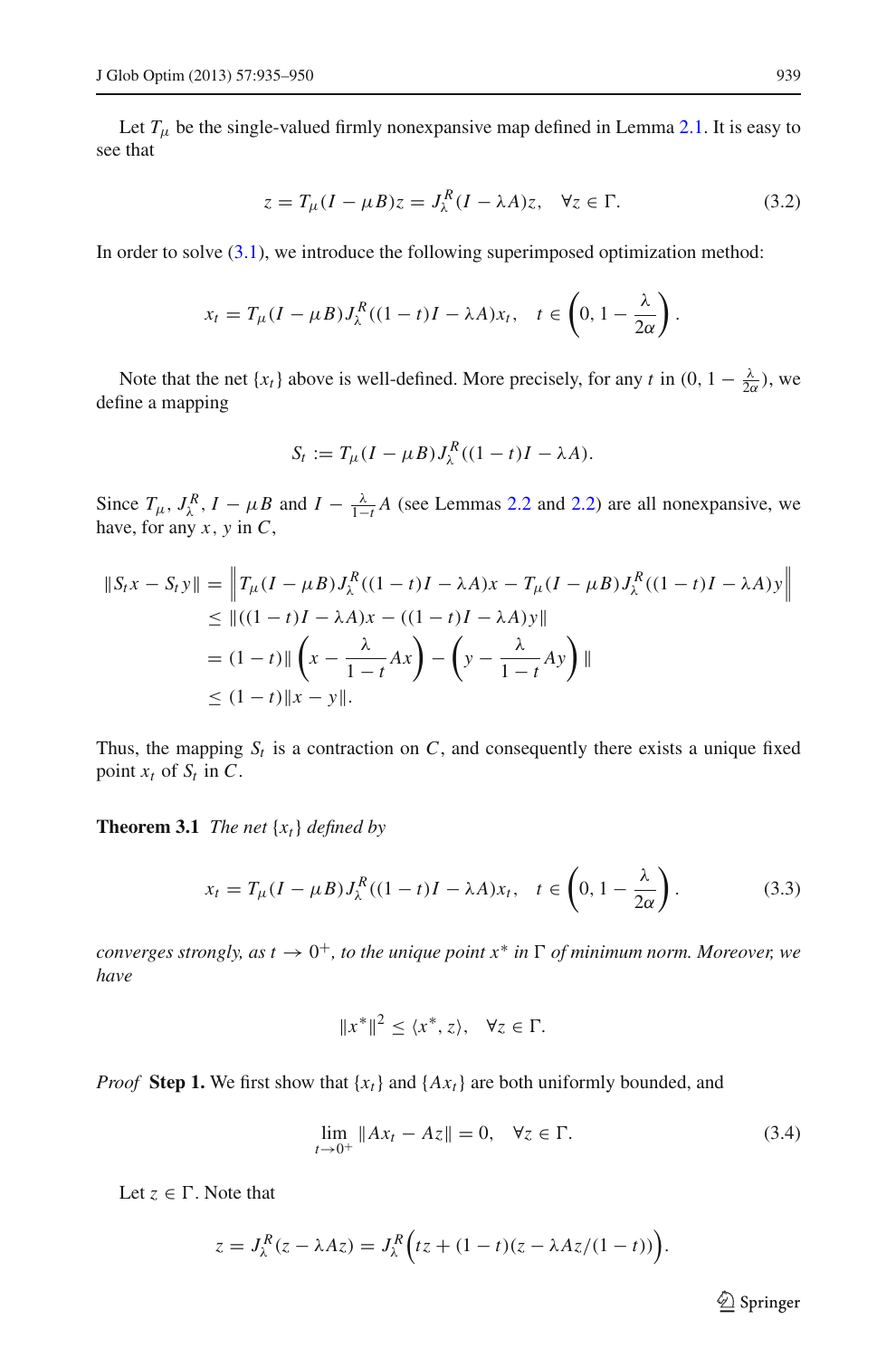<span id="page-5-0"></span>From [\(3.2\)](#page-4-0), [\(3.3\)](#page-4-1), the nonexpansivity of  $T_{\mu}$ ,  $J_{\lambda}^{R}$ ,  $I - \mu B$  and  $I - \lambda A/(1 - t)$  (Lemmas [2.1](#page-2-1)) and [2.2\)](#page-3-1), and the convexity of  $\|\cdot\|^2$ , we obtain

$$
||x_t - z||^2
$$
  
\n
$$
= ||T_{\mu}(I - \mu B)J_{\lambda}^{R}((1 - t)I - \lambda A)x_t - T_{\mu}(I - \mu B)z||^2
$$
  
\n
$$
\leq ||J_{\lambda}^{R}((1 - t)x_t - \lambda Ax_t) - z||^2
$$
(3.5)  
\n
$$
= ||J_{\lambda}^{R}((1 - t)(x_t - \lambda Ax_t/(1 - t))) - J_{\lambda}^{R}(tz + (1 - t)(z - \lambda Az/(1 - t)))||^2
$$
  
\n
$$
\leq ||((1 - t)(x_t - \lambda Ax_t/(1 - t))) - (tz + (1 - t)(z - \lambda Az/(1 - t)))||^2
$$
  
\n
$$
= ||(1 - t)((x_t - \lambda Ax_t/(1 - t)) - (z - \lambda Az/(1 - t))) + t(-z)||^2
$$
(3.6)  
\n
$$
\leq (1 - t) ||(x_t - \lambda Ax_t/(1 - t)) - (z - \lambda Az/(1 - t))||^2 + t||z||^2
$$
(3.7)

It follows that

$$
||x_t - z|| \leq ||z||.
$$

Therefore,  $\{x_t\}$  is bounded. Since *A* is  $\alpha$ -inverse strongly monotone, it is  $\frac{1}{\alpha}$ -Lipschitz continuous. We deduce immediately that  ${Ax<sub>t</sub>}$  is also bounded.

<span id="page-5-1"></span>On the other hand, from the  $\alpha$ -inverse strong monotonicity of  $A$ , we derive

$$
\begin{split}\n\|(x_t - \lambda A x_t/(1-t)) - (z - \lambda A z/(1-t))\|^2 \\
&= \|(x_t - z) - \lambda (A x_t - A z)/(1-t)\|^2 \\
&= \|x_t - z\|^2 - \frac{2\lambda}{1-t} \langle Ax_t - A z, x_t - z \rangle + \frac{\lambda^2}{(1-t)^2} \|Ax_t - A z\|^2 \\
&\le \|x_t - z\|^2 - \frac{2\alpha\lambda}{1-t} \|Ax_t - A z\|^2 + \frac{\lambda^2}{(1-t)^2} \|Ax_t - A z\|^2 \\
&= \|x_t - z\|^2 + \frac{\lambda}{(1-t)^2} (\lambda - 2(1-t)\alpha) \|Ax_t - A z\|^2.\n\end{split} \tag{3.8}
$$

It follows from  $(3.7)$  and  $(3.8)$  that

$$
||x_t - z||^2 \le (1-t)\left(||x_t - z||^2 + \frac{\lambda}{(1-t)^2}(\lambda - 2(1-t)\alpha)||Ax_t - Az||^2\right) + t||z||^2.
$$

Consequently,

$$
\frac{\lambda}{(1-t)}(2(1-t)\alpha - \lambda) \|Ax_t - Az\|^2 \le t \|z\|^2 \to 0, \text{ as } t \to 0^+.
$$

As a result,

$$
\lim_{t \to 0^+} \|Ax_t - Az\| = 0.
$$

**Step 2.** Next, we show

$$
\lim_{t \to 0^+} \left\| x_t - J_\lambda^R \left( (1 - t) x_t - \lambda A x_t \right) \right\| = 0. \tag{3.9}
$$

 $\bigcirc$  Springer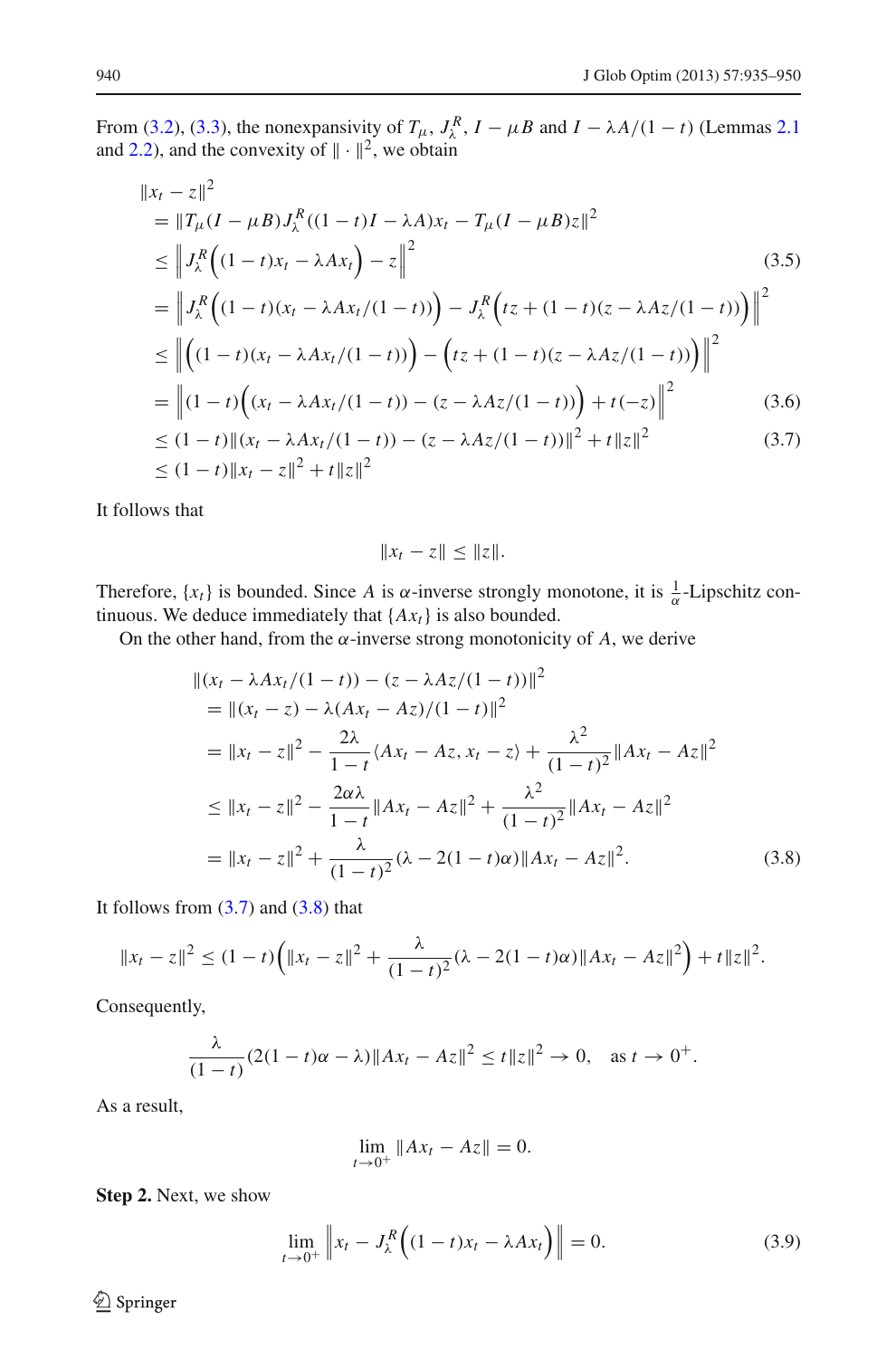Using the firm nonexpansivity of  $J_{\lambda}^{R}$ , for any *z* in  $\Gamma$  we have

$$
\begin{split} & \left\| J_{\lambda}^{R} \left( (1-t)x_{t} - \lambda A x_{t} \right) - z \right\|^{2} \\ & = \left\| J_{\lambda}^{R} \left( (1-t)x_{t} - \lambda A x_{t} \right) - J_{\lambda}^{R} \left( z - \lambda A z \right) \right\|^{2} \\ & \leq \left\langle (1-t)x_{t} - \lambda A x_{t} - (z - \lambda A z), J_{\lambda}^{R} \left( (1-t)x_{t} - \lambda A x_{t} \right) - z \right\rangle \\ & = \frac{1}{2} \left( \left\| (1-t)x_{t} - \lambda A x_{t} - (z - \lambda A z) \right\|^{2} + \left\| J_{\lambda}^{R} \left( (1-t)x_{t} - \lambda A x_{t} \right) - z \right\|^{2} \\ & - \left\| (1-t)x_{t} - \lambda (A x_{t} - \lambda A z) - J_{\lambda}^{R} \left( (1-t)x_{t} - \lambda A x_{t} \right) \right\|^{2} \right). \end{split}
$$

By the nonexpansivity of  $I - \lambda A/(1 - t)$ , we have

$$
\begin{aligned} &\|(1-t)x_t - \lambda Ax_t - (z - \lambda Az)\|^2 \\ &= \|(1-t)((x_t - \lambda Ax_t/(1-t) - (z - \lambda Az/(1-t))) + t(-z)\|^2 \\ &\le (1-t) \|(x_t - \lambda Ax_t/(1-t) - (z - \lambda Az/(1-t))\|^2 + t \|z\|^2 \\ &\le (1-t) \|x_t - z\|^2 + t \|z\|^2. \end{aligned}
$$

Thus,

$$
\begin{aligned} \left\|J_{\lambda}^{R}\left((1-t)x_{t}-\lambda Ax_{t}\right)-z\right\|^{2} \\ &\leq\frac{1}{2}\Big((1-t)\|x_{t}-z\|^{2}+t\|z\|^{2}+\left\|J_{\lambda}^{R}\left((1-t)x_{t}-\lambda Ax_{t}\right)-z\right\|^{2} \\ &-\Big\|(1-t)x_{t}-J_{\lambda}^{R}\left((1-t)x_{t}-\lambda Ax_{t}\right)-\lambda(Ax_{t}-Az)\Big\|^{2}\Big). \end{aligned}
$$

<span id="page-6-0"></span>This together with [\(3.5\)](#page-5-0) gives

$$
\|x_t - z\|^2
$$
\n
$$
\leq \|J_{\lambda}^R \left( (1 - t)x_t - \lambda Ax_t \right) - z\|^2
$$
\n
$$
\leq (1 - t) \|x_t - z\|^2 + t \|z\|^2 - \|(1 - t)x_t - J_{\lambda}^R \left( (1 - t)x_t - \lambda Ax_t \right) - \lambda (Ax_t - Az) \|^2
$$
\n
$$
= (1 - t) \|x_t - z\|^2 + t \|z\|^2 - \|(1 - t)x_t - J_{\lambda}^R \left( (1 - t)x_t - \lambda Ax_t \right) \|^2
$$
\n
$$
+ 2\lambda \left( (1 - t)x_t - J_{\lambda}^R \left( (1 - t)x_t - \lambda Ax_t \right), Ax_t - Az \right) - \lambda^2 \|Ax_t - Az\|^2
$$
\n
$$
\leq (1 - t) \|x_t - z\|^2 + t \|z\|^2 - \|(1 - t)x_t - J_{\lambda}^R \left( (1 - t)x_t - \lambda Ax_t \right) \|^2
$$
\n
$$
+ 2\lambda \|(1 - t)x_t - J_{\lambda}^R \left( (1 - t)x_t - \lambda Ax_t \right) \|\|Ax_t - Az\|. \tag{3.10}
$$

Hence,

$$
\left\| (1-t)x_t - J_{\lambda}^R \left( (1-t)x_t - \lambda A x_t \right) \right\|^2
$$
  
\$\leq t \|z\|^2 + 2\lambda \left\| (1-t)x\_t - J\_{\lambda}^R \left( (1-t)x\_t - \lambda A x\_t \right) \right\| \|Ax\_t - A z\|\$.

Since  $||Ax_t - Az|| \rightarrow 0$  as  $t \rightarrow 0^+$  by Step 1, we deduce

$$
\lim_{t \to 0^+} \left\| (1-t)x_t - J_\lambda^R \left( (1-t)x_t - \lambda A x_t \right) \right\| = 0.
$$

<sup>2</sup> Springer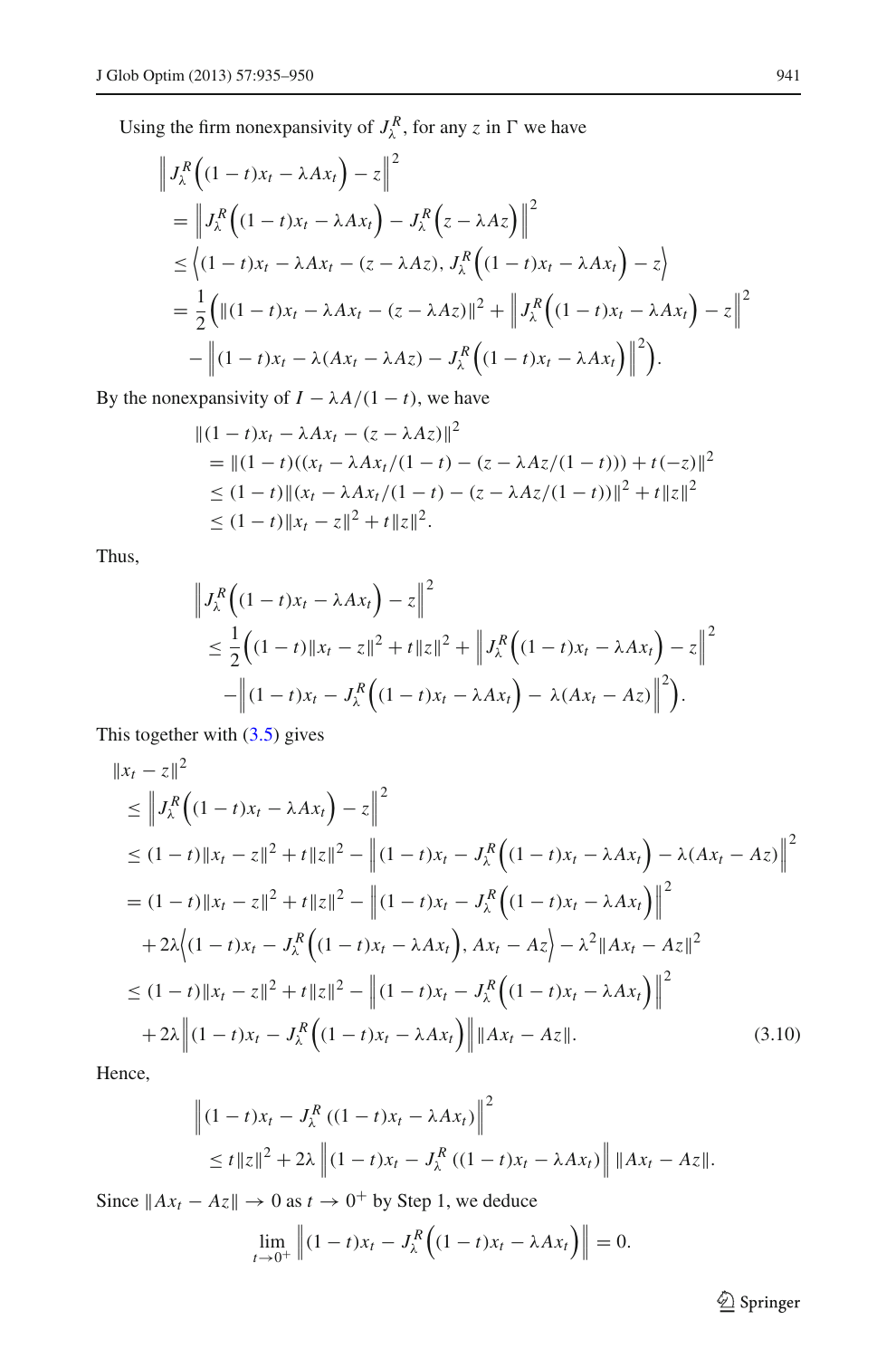Therefore,

$$
\lim_{t \to 0^+} \left\| x_t - J_{\lambda}^R \left( (1 - t) x_t - \lambda A x_t \right) \right\| = 0.
$$

**Step 3.** We show that  $||x_t - T_\mu(I - \mu B)x_t|| \to 0$  as  $t \to 0^+$ . Set

$$
u_t = J_\lambda^R((1-t)x_t - \lambda Ax_t), \quad \forall t \in \left(0, 1 - \frac{\lambda}{2\alpha}\right).
$$

Then by  $(3.3)$ ,

$$
x_t = T_\mu (I - \mu B) u_t.
$$

It follows from Step 2 and the nonexpansivity of  $T_\mu$  and  $I - \mu B$  that

$$
||x_t - T_\mu (I - \mu B)x_t|| = ||T_\mu (I - \mu B)u_t - T_\mu (I - \mu B)x_t||
$$
  
\n
$$
\le ||u_t - x_t|| \to 0.
$$

**Step 4.** We show that  $\{x_t\}$  strongly converges to the unique point  $x^*$  in  $\Gamma$  of minimum norm as  $t \rightarrow 0^+$ .

From [\(3.6\)](#page-5-0) and the nonexpansivity of  $I - \frac{\lambda}{1-t}A$ , we have

$$
||x_t - z||^2 \le ||(1-t)\left((x_t - \frac{\lambda}{1-t}Ax_t) - (z - \frac{\lambda}{1-t}Az)\right) - tz||^2
$$
  
\n
$$
= (1-t)^2 ||(x_t - \frac{\lambda}{1-t}Ax_t) - (z - \frac{\lambda}{1-t}Az)||^2
$$
  
\n
$$
- 2t(1-t)\Big\{z, (x_t - \frac{\lambda}{1-t}Ax_t) - (z - \frac{\lambda}{1-t}Az)\Big\} + t^2 ||z||^2
$$
  
\n
$$
\le (1-t)^2 ||x_t - z||^2 - 2t(1-t)\Big\{z, x_t - \frac{\lambda}{1-t}(Ax_t - Az) - z\Big\} + t^2 ||z||^2
$$
  
\n
$$
= (1-2t)||x_t - z||^2 + 2t\Big\{ - (1-t)\Big\{z, x_t - \frac{\lambda}{1-t}(Ax_t - Az) - z\Big\} + t^2 ||z||^2
$$
  
\n
$$
+ t^2 (||z||^2 + ||x_t - z||^2).
$$

<span id="page-7-0"></span>It follows that

$$
||x_t - z||^2 \le -\left\langle z, x_t - \frac{\lambda}{1 - t}(Ax_t - Az) - z \right\rangle + \frac{t}{2} (||z||^2 + ||x_t - z||^2) + t ||z|| ||x_t - \frac{\lambda}{1 - t}(Ax_t - Az) - z|| \le -\left\langle z, x_t - \frac{\lambda}{1 - t}(Ax_t - Az) - z \right\rangle + tM.
$$
 (3.11)

Here, *M* is some constant such that

$$
\frac{\|z\|^2 + \|x_t - z\|^2}{2} + \|z\| \Big\| x_t - \frac{\lambda}{1-t} (Ax_t - Az) - z \Big\| \le M, \quad \forall t \in \left(0, 1 - \frac{\lambda}{2\alpha}\right).
$$

Let  $x^*$  be any weak\* cluster point in *C* of the bounded net  $\{x_t\}$  as  $t \to 0^+$ . Assume  $t_n \to 0^+$  in  $(0, 1 - \frac{\lambda}{2\alpha})$  as  $n \to \infty$ , and  $x_{t_n} \to x^*$ . Put  $x_n := x_{t_n}$  and  $u_n := u_{t_n}$ . From [\(3.11\)](#page-7-0), we have

$$
||x_n - z||^2 \le -\left\langle z, x_n - \frac{\lambda}{1 - t_n}(Ax_n - Az) - z \right\rangle + t_n M, \quad \forall z \in \Gamma.
$$
 (3.12)

<span id="page-7-1"></span> $\hat{Z}$  Springer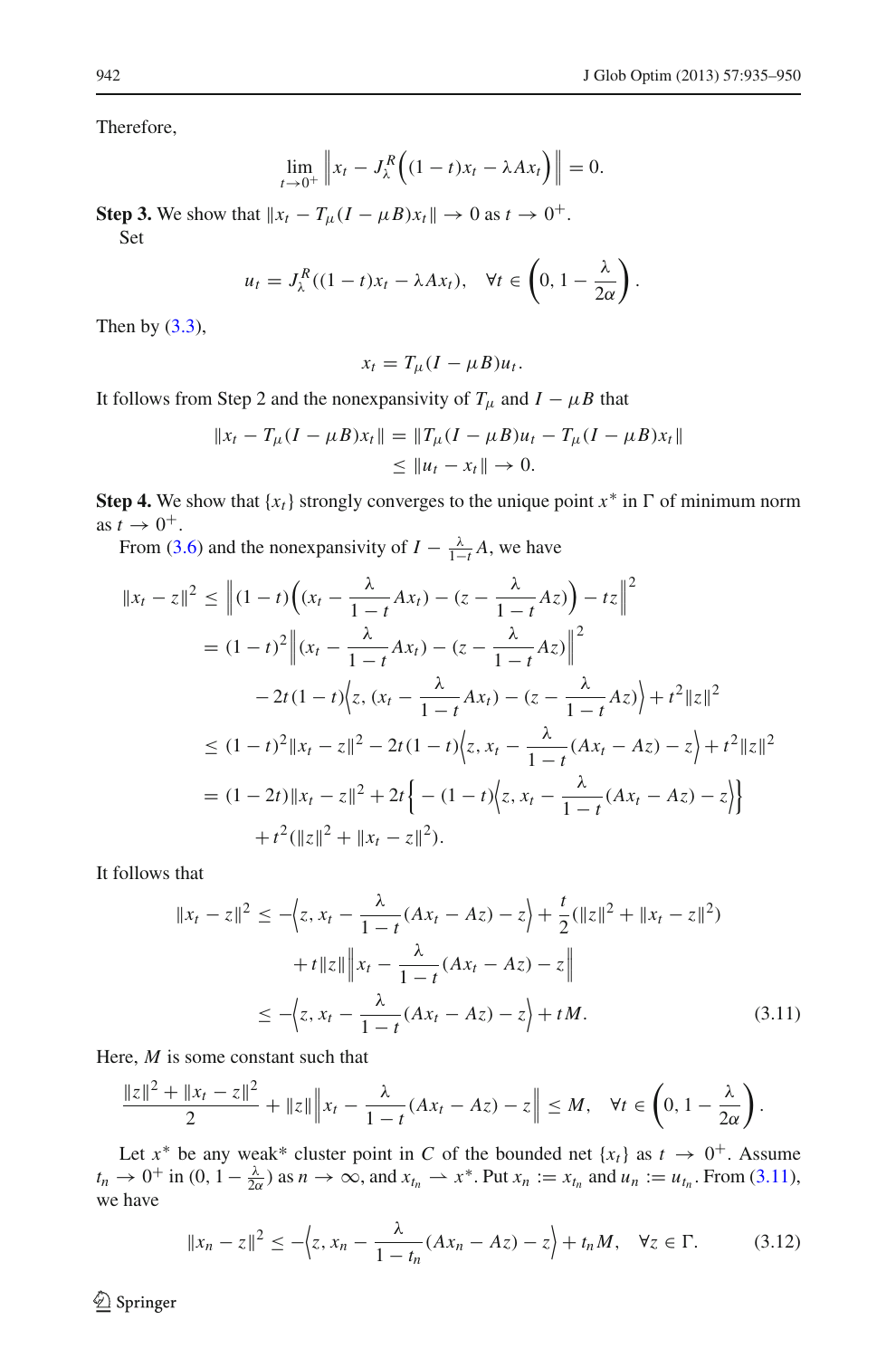Now we show  $x^* \in EP(F, G, B)$ . Setting

$$
v_n = T_\mu (I - \mu B) x_n,
$$

for any *y* in *C* we have

$$
F(v_n, y) + G(v_n, y) + \frac{1}{\mu} \langle y - v_n, v_n - (x_n - \mu B x_n) \rangle \ge 0.
$$

From the monotonicity of *F*, we have

$$
G(v_n, y) + \left\langle y - v_n, \frac{v_n - x_n}{\mu} + Bx_n \right\rangle \ge F(y, v_n), \quad \forall y \in C.
$$
 (3.13)

<span id="page-8-1"></span><span id="page-8-0"></span>Put  $z_s = sy + (1-s)x^* \in C$  for *s* in (0, 1] and *y* in *C*. It follows from the  $\beta$ -inverse strongly monotonicity of *B* and [\(3.13\)](#page-8-0) that

$$
\langle z_{s} - v_{n}, B z_{s} \rangle
$$
  
=  $\langle z_{s} - v_{n}, B z_{s} - B x_{n} \rangle + \langle B x_{n}, z_{s} - v_{n} \rangle$   
 $\geq \langle z_{s} - v_{n}, B z_{s} - B x_{n} \rangle + F(z_{s}, v_{n}) - G(v_{n}, z_{s}) - \frac{1}{\mu} \langle z_{s} - v_{n}, v_{n} - x_{n} \rangle$   
=  $\langle z_{s} - v_{n}, B z_{s} - B v_{n} \rangle + \langle z_{s} - v_{n}, B v_{n} - B x_{n} \rangle$   
+  $F(z_{s}, v_{n}) - G(v_{n}, z_{s}) - \frac{1}{\mu} \langle z_{s} - v_{n}, v_{n} - x_{n} \rangle$   
 $\geq \langle z_{s} - v_{n}, B v_{n} - B x_{n} \rangle + F(z_{s}, v_{n}) - G(v_{n}, z_{s}) - \frac{1}{\mu} \langle z_{s} - v_{n}, v_{n} - x_{n} \rangle.$  (3.14)

Note that  $||Bv_n - Bx_n|| \le \frac{1}{\beta} ||v_n - x_n|| \to 0$  by Step 3, and also that  $v_n \to x^*$  weakly. Letting  $n \to \infty$  in [\(3.14\)](#page-8-1), we have from the assumptions (F4) and (G2) that

$$
\langle z_s - x^*, Bz_s \rangle \ge F(z_s, x^*) - G(x^*, z_s). \tag{3.15}
$$

<span id="page-8-2"></span>From (F1), (F3), (G1), (G2), (G3) and [\(3.15\)](#page-8-2), we also have

$$
0 = F(z_s, z_s) + G(z_s, z_s)
$$
  
\n
$$
\leq sF(z_s, y) + (1 - s)F(z_s, x^*) + sG(z_s, y) + (1 - s)G(z_s, x^*)
$$
  
\n
$$
\leq sF(z_s, y) + sG(z_s, y) + (1 - s)[F(z_s, x^*) - G(x^*, z_s)]
$$
  
\n
$$
\leq sF(z_s, y) + sG(z_s, y) + (1 - s)(z_s - x^*, Bz_s)
$$
  
\n
$$
= s[F(z_s, y) + G(z_s, y) + (1 - s)(y - x^*, Bz_s)],
$$

and hence

$$
0 \le F(z_s, y) + G(z_s, y) + (1 - s)(Bz_s, y - x^*).
$$
 (3.16)

<span id="page-8-3"></span>Letting  $s \to 0^+$  in [\(3.16\)](#page-8-3), we have, for each *y* in *C*,

$$
0 \le F(x^*, y) + G(x^*, y) + \langle y - x^*, Bx^* \rangle, \quad \forall y \in C
$$

That is,  $x^* \in EP(F, G, B)$ .

Further, we show that  $x^*$  is also in  $(A + R)^{-1}0$ . Let  $v \in Ru$ . Setting

$$
u_n = J^R_\lambda((1 - t_n)x_n - \lambda Ax_n), \quad \forall n = 1, 2, \dots,
$$

we have

$$
(1-t_n)x_n - \lambda Ax_n \in (I+\lambda R)u_n \Rightarrow \frac{1-t_n}{\lambda}x_n - Ax_n - \frac{u_n}{\lambda} \in Ru_n.
$$

<sup>2</sup> Springer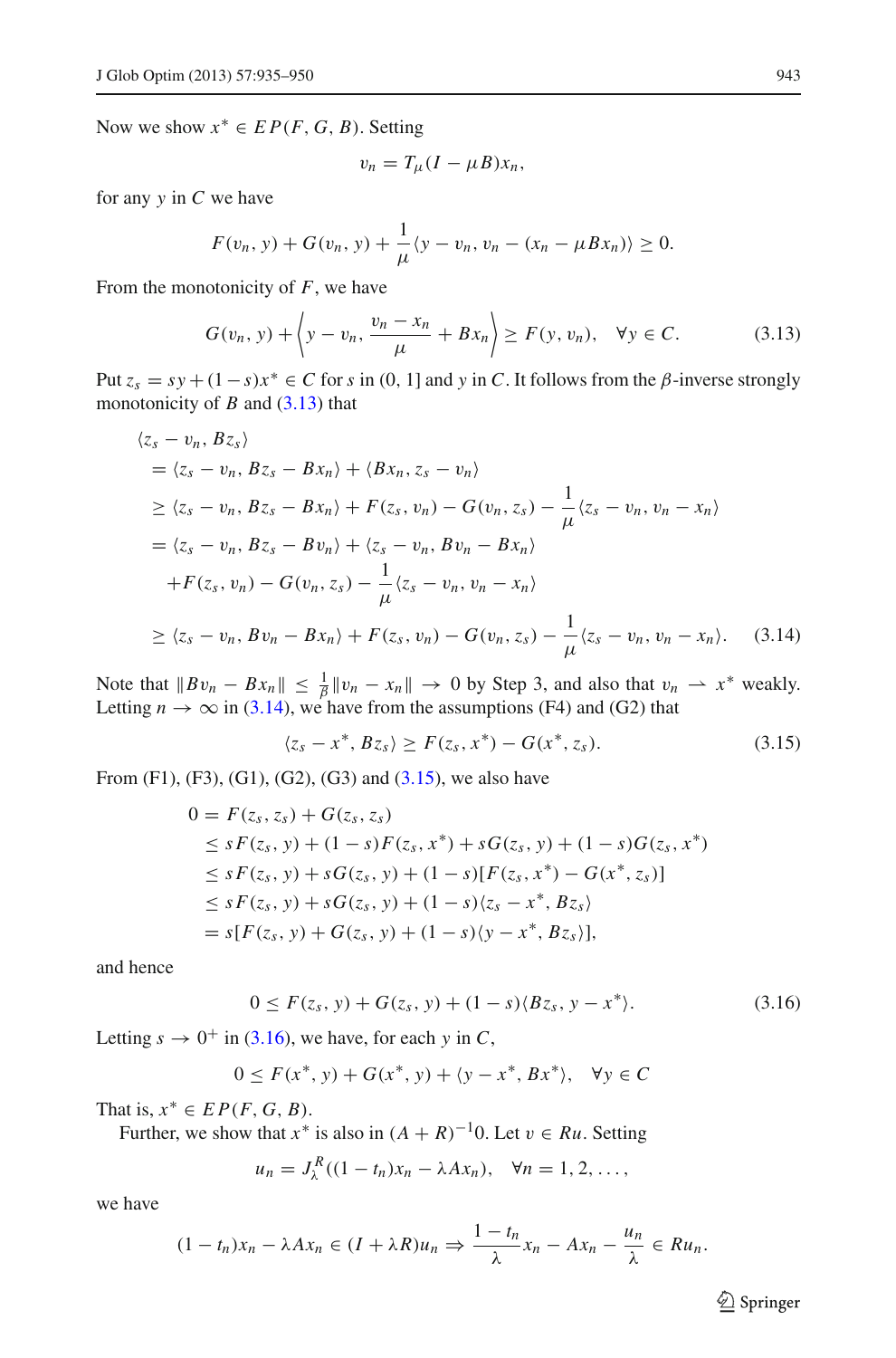Since *R* is monotone, we have, for  $(u, v)$  in *R*,

$$
\begin{aligned}\n\left\{\frac{1-t_n}{\lambda}x_n - Ax_n - \frac{u_n}{\lambda} - v, u_n - u\right\} &\geq 0 \\
\Rightarrow \left\langle (1-t_n)x_n - \lambda Ax_n - u_n - \lambda v, u_n - u \right\rangle &\geq 0 \\
\Rightarrow \left\langle Ax_n + v, u_n - u \right\rangle &\leq \frac{1}{\lambda} \left\langle x_n - u_n, u_n - u \right\rangle - \frac{t_n}{\lambda} \left\langle x_n, u_n - u \right\rangle \\
\Rightarrow \left\langle Ax^* + v, u_n - u \right\rangle &\leq \frac{1}{\lambda} \left\langle x_n - u_n, u_n - u \right\rangle - \frac{t_n}{\lambda} \left\langle x_n, u_n - u \right\rangle + \left\langle Ax^* - Ax_n, u_n - u \right\rangle \\
\leq \frac{1}{\lambda} \|x_n - u_n\| \|u_n - u\| + \frac{t_n}{\lambda} \|x_n\| \|u_n - u\| + \|Ax^* - Ax_n\| \|u_n - u\|. \n\end{aligned}
$$

<span id="page-9-0"></span>It follows that

$$
\langle Ax^* + v, x^* - u \rangle \le \frac{1}{\lambda} \|x_n - u_n\| \|u_n - u\| + \frac{t_n}{\lambda} \|x_n\| \|u_n - u\|
$$
  
+  $||Ax^* - Ax_n|| \|u_n - u\| + \langle Ax^* + v, x^* - u_n \rangle.$  (3.17)

Since  $\langle x_n - x^*, Ax_n - Ax^* \rangle \ge \alpha \|Ax_n - Ax^*\|^2$ ,  $Ax_n \to Az$  and  $x_n \to x^*$ , we have

$$
Ax_n \to Ax^*.\tag{3.18}
$$

We also observe that  $t_n \to 0$ ,  $||x_n - u_n|| \to 0$  (Step 1), and thus  $u_n \to x^*$ . From [\(3.17\)](#page-9-0), we derive

<span id="page-9-1"></span>
$$
\langle -Ax^* - v, x^* - u \rangle \ge 0.
$$

Since *R* is maximal monotone, we have  $-Ax^* \in Rx^*$ . This shows that  $0 \in (A + R)x^*$ . Hence, we have  $x^*$  ∈  $EP(F, G, B)$  ∩  $(A + R)^{-1}0 = \Gamma$ .

At this moment, we can substitute  $x^*$  for  $\zeta$  in [\(3.12\)](#page-7-1) to get

$$
||x_n - x^*||^2 \le -\left\langle x^*, x_n - \frac{\lambda}{1 - t_n}(Ax_n - Ax^*) - x^* \right\rangle + t_n M.
$$

Consequently, the weak convergence of  $\{x_n\}$  to  $x^*$  actually implies that  $x_n \to x^*$  by [\(3.18\)](#page-9-1).

Finally, we return to [\(3.12\)](#page-7-1) again and take the limit as  $n \to \infty$  to get

$$
||x^* - z||^2 \le -\langle z, x^* - z \rangle, \quad \forall z \in \Gamma.
$$

<span id="page-9-2"></span>Equivalently,

$$
||x^*||^2 \le \langle x^*, z \rangle, \quad \forall z \in \Gamma.
$$
 (3.19)

This clearly implies that

$$
||x^*|| \le ||z||, \quad \forall z \in \Gamma.
$$

This together with [\(3.19\)](#page-9-2) implies that  $x^*$  is the unique element of  $\Gamma$  of minimum norm.

If *x'* is an other weak cluster point of the net  $\{x_t\}$  as  $t \to 0^+$ , we will also see that *x'* is in  $\Gamma$  with  $||x'|| = ||x^*||$ . Then [\(3.19\)](#page-9-2) implies  $x' = x^*$ . This ensures that  $x_t \to x$  in norm as  $t \to 0^+$ .

<span id="page-9-4"></span>**Theorem 3.2** *Let*  $y_0 \in C$ *. Define* 

$$
y_{n+1} = T_{\mu}(I - \mu B)J_{\lambda}^{R}((1 - \alpha_{n})I - \lambda A)y_{n}, \quad \forall n = 1, 2, .... \tag{3.20}
$$

<span id="page-9-3"></span>*Here,*  $\{\alpha_n\}$  *is a sequence in*  $(0, 1 - \frac{\lambda}{2\alpha})$  *satisfying conditions*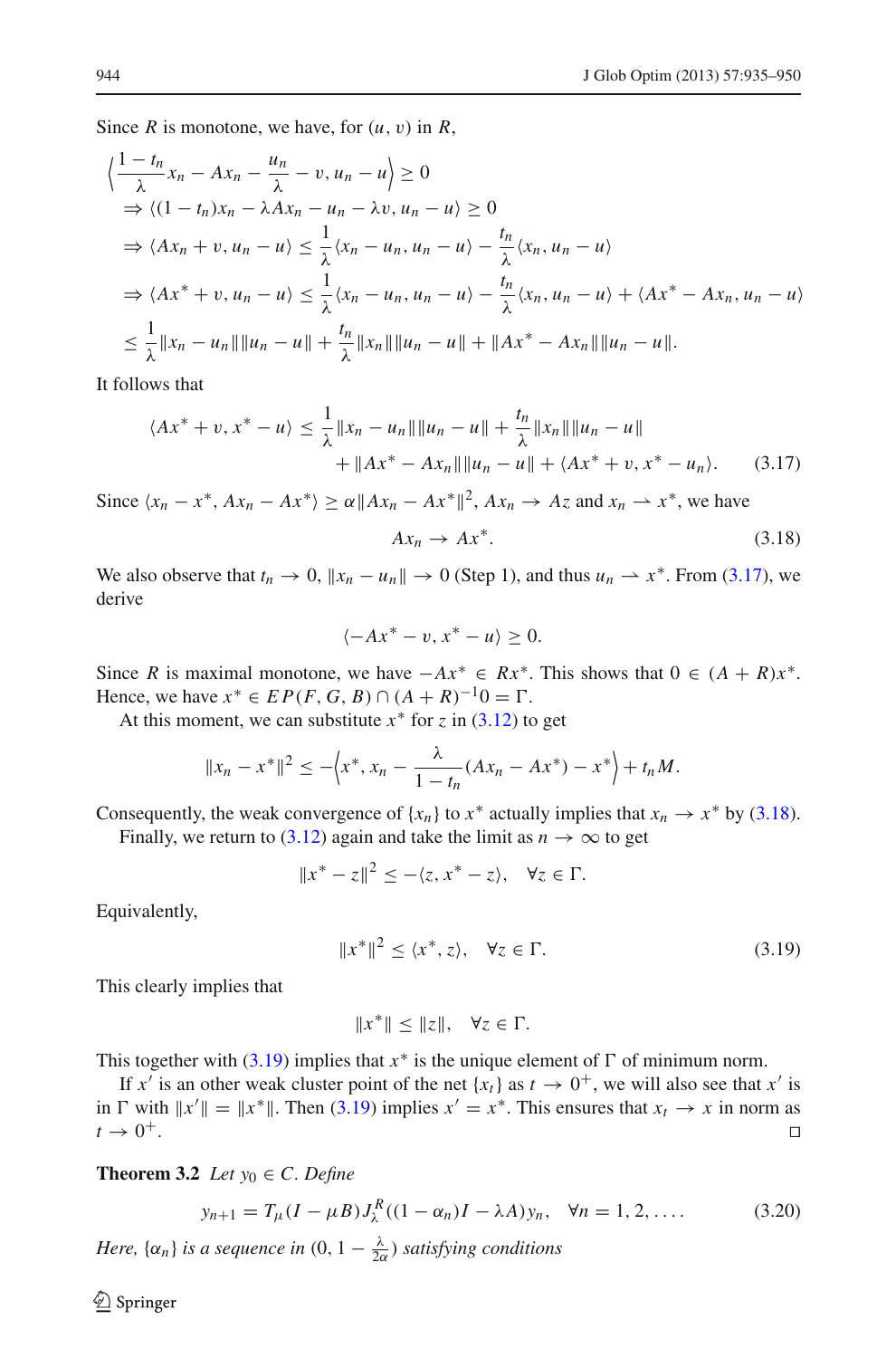- (i)  $\lim_{n \to \infty} \alpha_n = 0$  and  $\sum_{n=0}^{\infty} \alpha_n = +\infty$ ;
- (ii)  $\lim_{n\to\infty} \frac{\alpha_{n+1}}{\alpha_n} = 1.$

*Then the sequence*  $\{y_n\}$  *converges strongly to the unique point*  $x^*$  *in*  $\Gamma$  *of minimum norm.* 

*Proof* **Step 1.** Arguing in parallel to the proof of Theorem [3.1,](#page-4-2) we first show that both  $\{y_n\}$ and {*Ayn*} are uniformly bounded, and

$$
\lim_{n \to \infty} \|Ay_n - Az\| = 0, \quad \forall z \in \Gamma.
$$

<span id="page-10-0"></span>Take any *z* in  $\Gamma$ . Note that  $J_{\lambda}^{B}(z - \lambda Az) = J_{\lambda}^{B}(\alpha_n z + (1 - \alpha_n)(z - \lambda Az/(1 - \alpha_n)))$  for all  $n = 1, 2, \ldots$  As in deriving [\(3.7\)](#page-5-0), we have

$$
\|J_{\lambda}^{R}\left((1-\alpha_{n})y_{n}-\lambda A y_{n}\right)-z\|^{2}\leq (1-\alpha_{n})\left(\|y_{n}-z\|^{2}+\frac{\lambda(\lambda-2(1-\alpha_{n})\alpha)}{(1-\alpha_{n})^{2}}\|A y_{n}-A z\|^{2}\right)+\alpha_{n}\|z\|^{2}
$$
(3.21)  

$$
\leq (1-\alpha_{n})\|y_{n}-z\|^{2}+\alpha_{n}\|z\|^{2}.
$$

<span id="page-10-1"></span>From  $(3.20)$  and  $(3.21)$ , we have

$$
||y_{n+1} - z||^2 = ||T_{\mu}(I - \mu B)J_{\lambda}^{R}((1 - \alpha_{n})I - \lambda A)y_{n} - T_{\mu}(I - \mu B)z||^2
$$
  
\n
$$
\leq ||J_{\lambda}^{R}((1 - \alpha_{n})y_{n} - \lambda Ay_{n}) - z||^2
$$
  
\n
$$
\leq (1 - \alpha_{n})||y_{n} - z||^2 + \alpha_{n}||z||^2.
$$
  
\n
$$
\leq \max{\{||y_{n} - z||^{2}, ||z||^{2}\}}.
$$
\n(3.22)

By induction

$$
||y_n - z|| \le \max{||y_0 - z||, ||z||}.
$$

Therefore,  $\{y_n\}$  is bounded. Since *A* is  $\alpha$ -inverse strongly monotone, it is  $\frac{1}{\alpha}$ -Lipschitz continuous. We deduce immediately that  ${A y_n}$  is also bounded.

From [\(3.20\)](#page-9-3) and Lemma [2.2,](#page-3-1) we have

$$
\|y_{n+1} - y_n\|
$$
  
\n
$$
= \|T_\mu (I - \mu B) J_\lambda^R ((1 - \alpha_n)I - \lambda A) y_n - T_\mu (I - \mu B) J_\lambda^R ((1 - \alpha_{n-1})I - \lambda A) y_{n-1}\|
$$
  
\n
$$
\leq ||((1 - \alpha_n)I - \lambda A) y_n - ((1 - \alpha_{n-1})I - \lambda A) y_{n-1}||
$$
  
\n
$$
= ||(1 - \alpha_n)(I - \lambda A/(1 - \alpha_n)) y_n - (1 - \alpha_n)(I - \lambda A/(1 - \alpha_n)) y_{n-1} + (\alpha_{n-1} - \alpha_n) y_{n-1}||
$$
  
\n
$$
\leq (1 - \alpha_n) ||(I - \lambda A/(1 - \alpha_n)) y_n - (1 - \alpha_n)(I - \lambda A/(1 - \alpha_n)) y_{n-1}|| + |\alpha_n - \alpha_{n-1}||y_{n-1}||
$$
  
\n
$$
\leq (1 - \alpha_n) ||y_n - y_{n-1}|| + |\alpha_n - \alpha_{n-1}| \sup_k ||y_k||.
$$

<span id="page-10-2"></span>It follows from Lemma [2.3](#page-3-2) that

$$
\lim_{n \to \infty} \|y_{n+1} - y_n\| = 0. \tag{3.23}
$$

By  $(3.21)$  and  $(3.22)$ , we obtain

$$
||y_{n+1}-z||^2 \le (1-\alpha_n)||y_n-z||^2 + \frac{\lambda}{(1-\alpha_n)}(\lambda - 2(1-\alpha_n)\alpha)||Ay_n-Az||^2 + \alpha_n||z||^2.
$$

 $\hat{\mathfrak{D}}$  Springer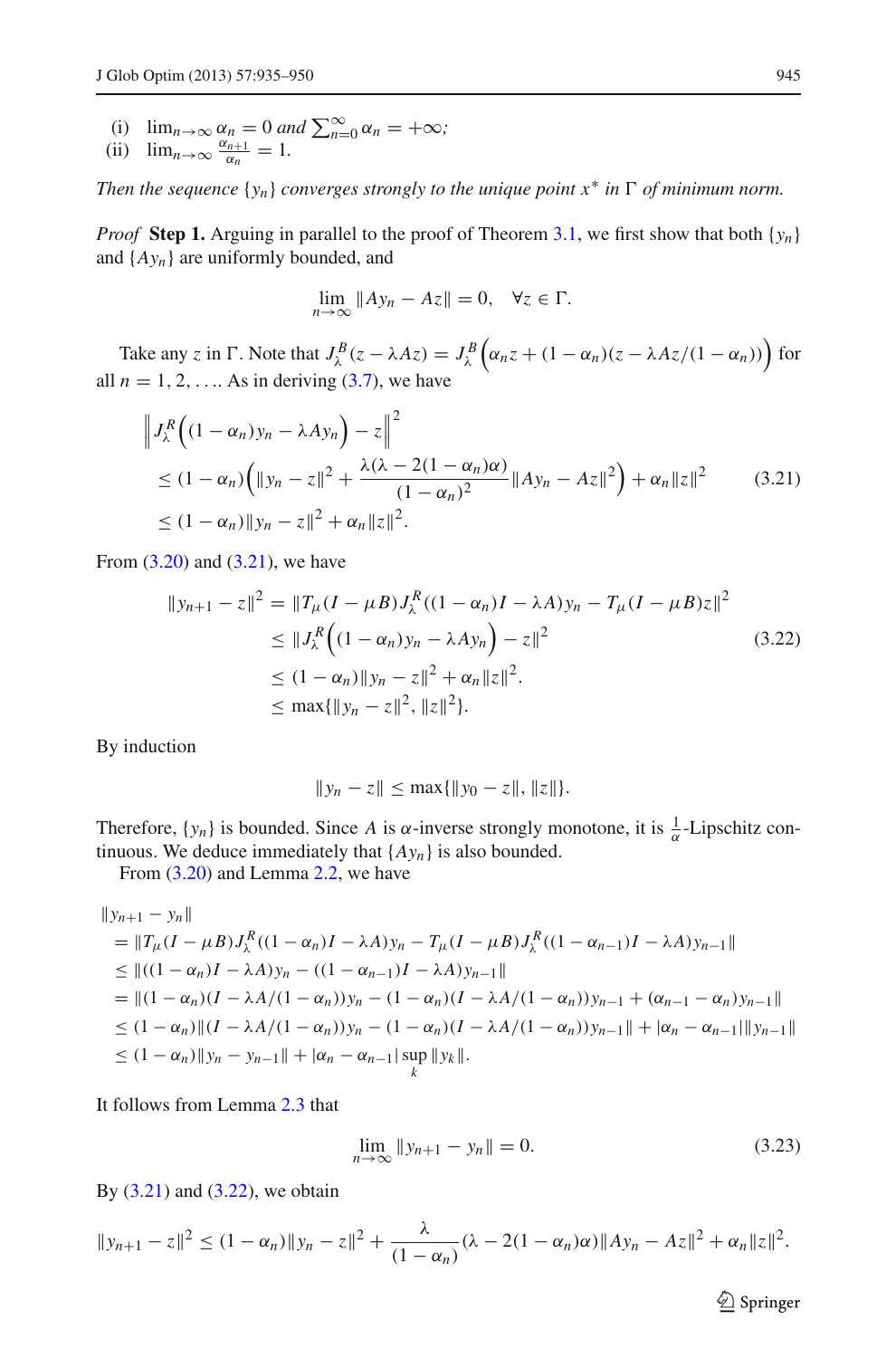Therefore,

$$
\frac{\lambda}{(1 - \alpha_n)} (2(1 - \alpha_n)\alpha - \lambda) \|Ay_n - Az\|^2
$$
\n
$$
\le \|y_n - z\|^2 - \|y_{n+1} - z\|^2 + \alpha_n (\|z\|^2 - \|y_n - z\|^2)
$$
\n
$$
\le \|y_{n+1} - y_n\| (\|y_n - z\| + \|y_{n+1} - z\|) + \alpha_n (\|z\|^2 - \|y_n - z\|^2)
$$
\n
$$
\to 0.
$$

This implies that

$$
\lim_{n\to\infty}||Ay_n - Az|| = 0.
$$

**Step 2.** Next, we verify

$$
\lim_{n \to \infty} \left\| y_n - J_{\lambda}^R ((1 - \alpha_n)I - \lambda A) y_n \right\| = 0.
$$

Using  $(3.22)$  and as deriving  $(3.10)$  in the proof of Theorem [3.1,](#page-4-2) we have

$$
||y_{n+1} - z||^2 \le ||J_{\lambda}^R ((1 - \alpha_n) y_n - \lambda A y_n) - z||^2
$$
  
\n
$$
\le (1 - \alpha_n) ||y_n - z||^2 + \alpha_n ||z||^2 - ||(1 - \alpha_n) y_n - J_{\lambda}^R ((1 - \alpha_n) y_n - \lambda A y_n) ||^2
$$
  
\n
$$
+ 2\lambda ||(1 - \alpha_n) y_n - J_{\lambda}^R ((1 - \alpha_n) y_n - \lambda A y_n) || ||Ay_n - Az||.
$$

Hence,

$$
\begin{aligned}\n\left\| (1 - \alpha_n) y_n - J_{\lambda}^R \left( (1 - \alpha_n) y_n - \lambda A y_n \right) \right\|^2 \\
&\le \| y_n - z \|^2 - \| y_{n+1} - z \|^2 + \alpha_n (\| z \|^2 - \| y_n - z \|^2) \\
&\quad + 2\lambda \left\| (1 - \alpha_n) y_n - J_{\lambda}^R \left( (1 - \alpha_n) y_n - \lambda A y_n \right) \right\| \| Ay_n - Az \| \\
&\le (\| y_n - z \| + \| y_{n+1} - z \|) \| y_{n+1} - y_n \| + \alpha_n (\| z \|^2 - \| y_n - z \|^2) \\
&\quad + 2\lambda \left\| (1 - \alpha_n) y_n - J_{\lambda}^R \left( (1 - \alpha_n) y_n - \lambda A y_n \right) \right\| \| Ay_n - Az \|.\n\end{aligned}
$$

Since  $\alpha_n \to 0$ ,  $||y_{n+1} - y_n|| \to 0$  by [\(3.23\)](#page-10-2) and  $||Ay_n - Az|| \to 0$  by Ste p 1, we deduce

$$
\lim_{n\to\infty}\left\|(1-\alpha_n)y_n-J_{\lambda}^R\Big((1-\alpha_n)y_n-\lambda Ay_n\Big)\right\|=0.
$$

Therefore,

$$
\lim_{n\to\infty}\left\|y_n-J_{\lambda}^R\Big((1-\alpha_n)y_n-\lambda Ay_n\Big)\right\|=0.
$$

**Step 3.** We next show that

$$
\lim_{n\to\infty}||y_n-T_\mu(I-\mu B)y_n||=0.
$$

Set

$$
u_n = J_\lambda^R((1-\alpha_n)y_n - \lambda Ay_n), \quad \forall n = 1, 2, \ldots.
$$

Then

$$
y_{n+1} = T_{\mu}(I - \mu B)u_n, \quad \forall n = 1, 2, ....
$$

<sup>2</sup> Springer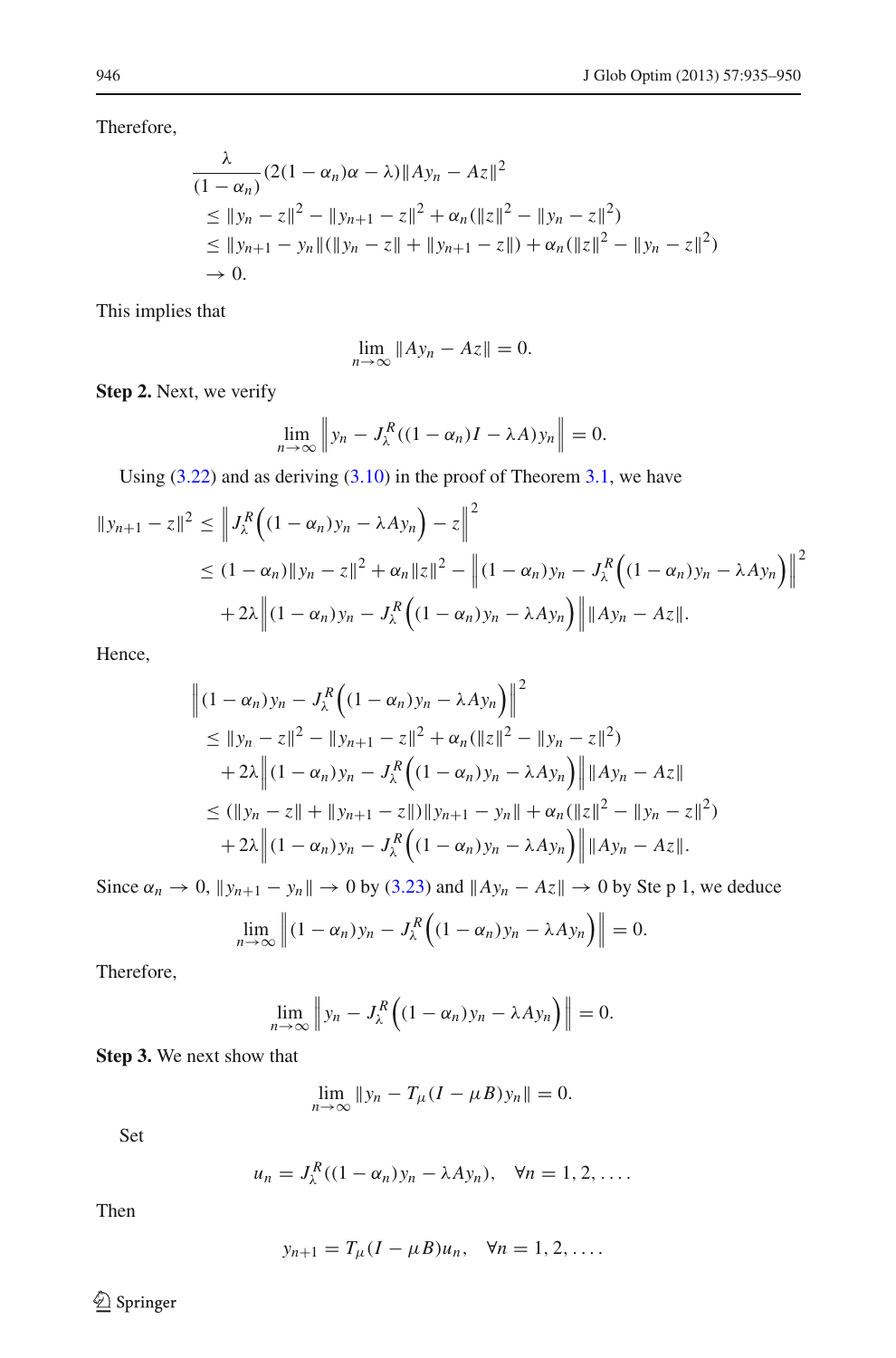It follows from Step 2 that

$$
||y_{n+1} - T_{\mu}(I - \mu B)y_n|| = ||T_{\mu}(I - \mu B)u_n - T_{\mu}(I - \mu B)y_n||
$$
  
\n
$$
\leq ||u_n - y_n|| \to 0.
$$

By  $(3.23)$  we see that

$$
||y_n-T_\mu(I-\mu B)y_n||\to 0.
$$

**Step 4.** We show that  $y_n \to x^*$  which is the unique element in  $\Gamma$  with minimum norm (as given in Theorem [3.1\)](#page-4-2).

Let  $\{y_{n_k}\}$  be a subsequence of the bounded sequence  $\{y_n\}$  weakly converging to some  $\tilde{x}$ in *C*. By a similar argument as that of Step 4 in the proof of Theorem [3.1,](#page-4-2) we can show that  $\tilde{x} \in \Gamma$ . It follows from Theorem [3.1](#page-4-2) that

$$
\lim_{k \to \infty} \langle x^*, y_{n_k} - x^* \rangle = \langle x^*, \tilde{x} - x^* \rangle = \langle x^*, \tilde{x} \rangle - \|x^*\|^2 \ge 0.
$$

As this holds true for all weakly convergent subsequences of  ${y_n}$ , we can conclude that lim inf<sub>*n*→∞</sub> $\langle x^*, y_n - x^* \rangle \ge 0$ . Since  $y_n - u_n \to 0$  by Step 2, we also have

$$
\liminf_{k \to \infty} \langle x^*, u_n - x^* \rangle \ge 0. \tag{3.24}
$$

<span id="page-12-0"></span>Using the firmly nonexpansivity of  $J_{\lambda}^{R}$  and the nonexpansivity of  $I - \frac{\lambda}{1 - \alpha_n} A$ , we get

$$
||u_n - x^*||^2
$$
  
=  $\left\| J_{\lambda}^R \left( (1 - \alpha_n) y_n - \lambda A y_n \right) - J_{\lambda}^R (x^* - \lambda A x^*) \right\|^2$   
 $\leq \langle (1 - \alpha_n) y_n - \lambda A y_n - (x^* - \lambda A x^*) , u_n - x^* \rangle$   
=  $(1 - \alpha_n) \langle y_n - \lambda A y_n / (1 - \alpha_n) - (x^* - \lambda A x^* / (1 - \alpha_n)) , u_n - x^* \rangle - \alpha_n \langle x^* , u_n - x^* \rangle$   
 $\leq (1 - \alpha_n) ||y_n - \lambda A y_n / (1 - \alpha_n) - (x^* - \lambda A x^* / (1 - \alpha_n)) || ||u_n - x^* || - \alpha_n \langle x^* , u_n - x^* \rangle$   
 $\leq (1 - \alpha_n) ||y_n - x^* || ||u_n - x^* || - \alpha_n \langle x^* , u_n - x^* \rangle$   
 $\leq \frac{1 - \alpha_n}{2} ||y_n - x^*||^2 + \frac{1}{2} ||u_n - x^*||^2 - \alpha_n \langle x^* , u_n - x^* \rangle.$ 

It follows that

$$
||u_n - x^*||^2 \le (1 - \alpha_n) ||y_n - x^*||^2 - 2\alpha_n \langle x^*, u_n - x^* \rangle.
$$

Therefore, by [\(3.22\)](#page-10-1) we have

$$
||y_{n+1} - x^*||^2 \le ||u_n - x^*||^2
$$
  
\n
$$
\le (1 - \alpha_n) ||y_n - x^*||^2 - 2\alpha_n \langle x^*, u_n - x^* \rangle.
$$

Applying Lemma [2.3](#page-3-2) with [\(3.24\)](#page-12-0) to the last inequality, we deduce  $y_n \to x^*$  as asserted.  $\Box$ 

*Remark 3.3* We note that in Theorems [3.1](#page-4-2) and [3.2,](#page-9-4) we add an additional assumption: the effective domain of *R* is included in *C*. This assumption is indeed not restrictive. The readers can find an example which satisfies this assumption in [\[25](#page-14-25)].

*Remark 3.4* In Theorem [3.1,](#page-4-2) we have proved the facts that  $\lim_{t\to 0+} ||Ax_t - Az|| = 0$ ,  $\forall z \in \Gamma$ (by (3.4)) and  $\lim_{t\to 0+} x_t = x^*$ . Thus, we deduce immediately that the image of  $\Gamma$  under *A* consists of exactly one point  $Ax^*$ , that is,  $A(\Gamma) = \{Ax^*\}.$ 

This fact brings us a question: whether or not  $A(\Gamma) = \{Ax^*\}\$ implies  $\Gamma$  is a singleton set.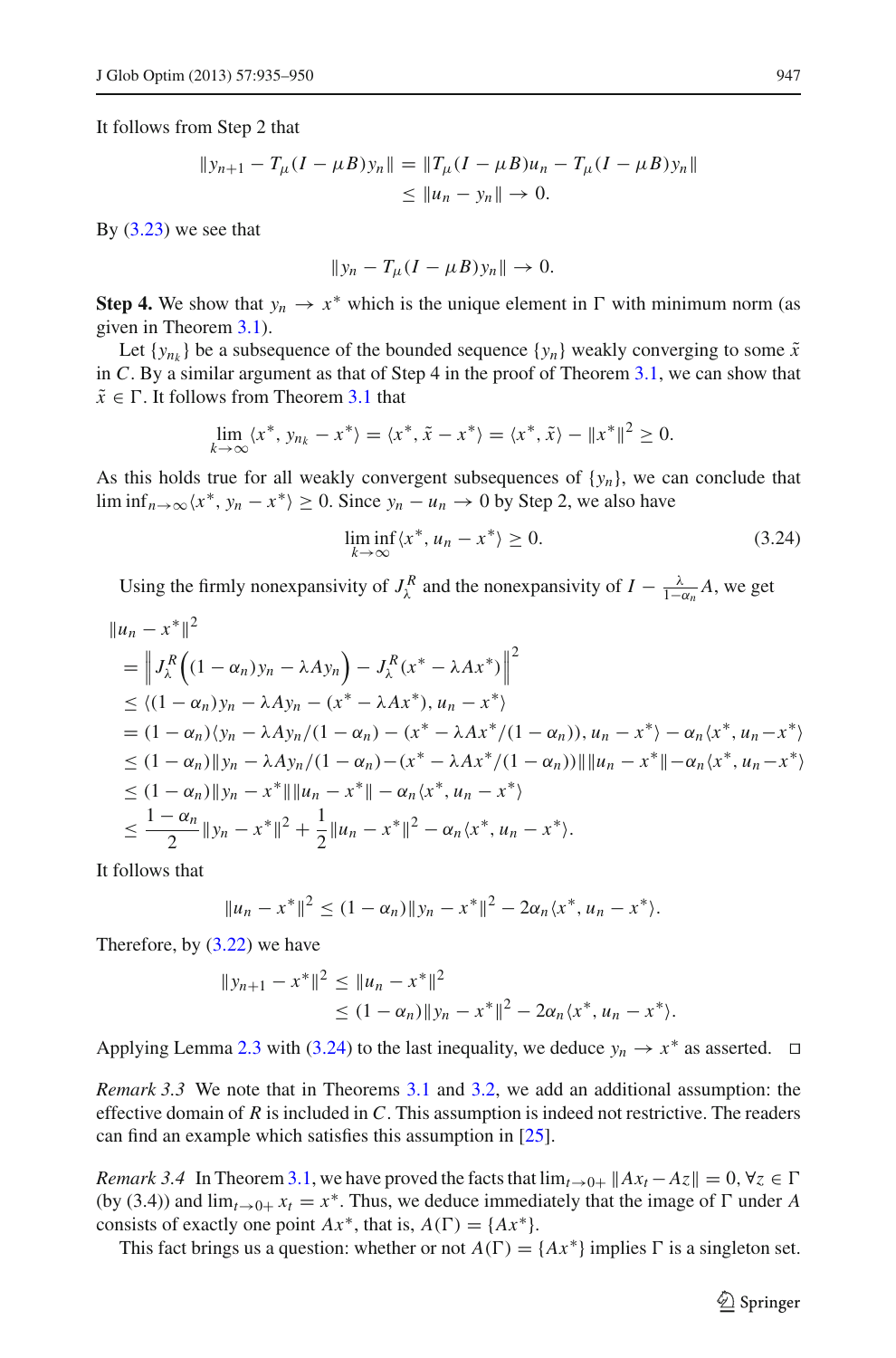The answer is no. We give here an example to clarify this point. Let  $T : C \to C$  be a nonexpansive mapping with a nonempty fixed point set  $Fix(T)$ . It is easy to see that  $I - T$  is monotone and Lipschitzian. If we take  $A = I - T$  and  $\Gamma = \text{Fix}(T)$ , then  $A(\Gamma) = \{Ax^*\} = \{0\}$ for any fixed point *x*<sup>∗</sup> of *T* . However, Fix(*T* ) can contain more than one points, in general.

We end this paper with an example showing that the set

$$
\Gamma = EP(F, G, B) \cap (A + R)^{-1}0.
$$

can be nonempty in our setting.

*Example 3.5* Let  $C = H = \mathbb{R}$ . Let  $F, G : C \times C \rightarrow \mathbb{R}$  be defined by

 $F(x, y) = x - y$  and  $G(x, y) = 0$ ,  $\forall x, y \in C$ .

Let  $A, B: C \rightarrow H$  be defined by

$$
Ax = -1 \quad \text{and} \quad Bx = \max\{0, x\}, \quad \forall x \in C.
$$

Define  $R: H \to 2^H$  by

$$
Rx = \{x\}, \quad \forall x \in H.
$$

Clearly,  $F$ ,  $G$  satisfy conditions  $(F1)$ – $(F4)$  and  $(G1)$ – $(G3)$ . For condition  $(H)$ , we can set *a* = *x* and  $K = [x, x + \mu]$ . On the other hand, by setting  $\alpha = \beta = 1$ , we see that *A*, *B* are  $\alpha$ ,  $\beta$ -inverse strongly-monotone from *C* into *H*, respectively. The effective domain of the maximal monotone operator *R* is *C*. So all the assumptions on *A*, *B*, *F*, *G* and *R* in Theorems [3.1](#page-4-2) and [3.2](#page-9-4) are satisfied.

In this case, it is easy to see that  $EP(F, G, B) = \{1\}$  and

$$
(A + R)^{-1}0 = \{x \in C : 0 \in Ax + Rx\} = \{x \in C : 0 \in \{-1 + x\}\} = \{1\}.
$$

Hence,  $\Gamma = EP(F, G, B) \cap (A + R)^{-1}0 = \{1\}$  is nonempty.

Let  $\lambda, \mu \in (0, 2)$ . It is straightforward to obtain

$$
J_{\lambda}^{R} x = x/(1+\lambda) \quad \text{and} \quad T_{\mu} x = x + \mu, \quad \forall x \in H, x \in C.
$$

Direct computation gives

$$
x_t = \frac{\lambda + \mu}{\lambda + \mu + t(1 - \mu)}, \quad \forall t \in (0, 1 - \lambda/2),
$$

as given in Theorem [3.1.](#page-4-2) As  $t \to 0^+$ , we see that  $x_t \to 1$ , which is the unique point in  $\Gamma$ . Similarly, with the positive null sequence  $\{\alpha_n\}$  given in Theorem [3.2,](#page-9-4) we have

$$
y_{n+1} = \frac{(1 - \alpha_n)y_n + \lambda}{1 + \lambda}(1 - \mu) + \mu, \quad \forall n = 0, 1, 2, \dots
$$

It is not difficult to see that  $y_n \to 1$ , the unique point in  $\Gamma$ .

**Acknowledgments** Yonghong Yao was supported in part by NSFC 11071279 and NSFC 71161001-G0105. Yeong-Cheng Liou was partially supported by the Taiwan NSC grant 101-2628-E-230-001-MY3. Ngai-Ching Wong was partially supported by the Taiwan NSC grant 99-2115-M-110-007-MY3.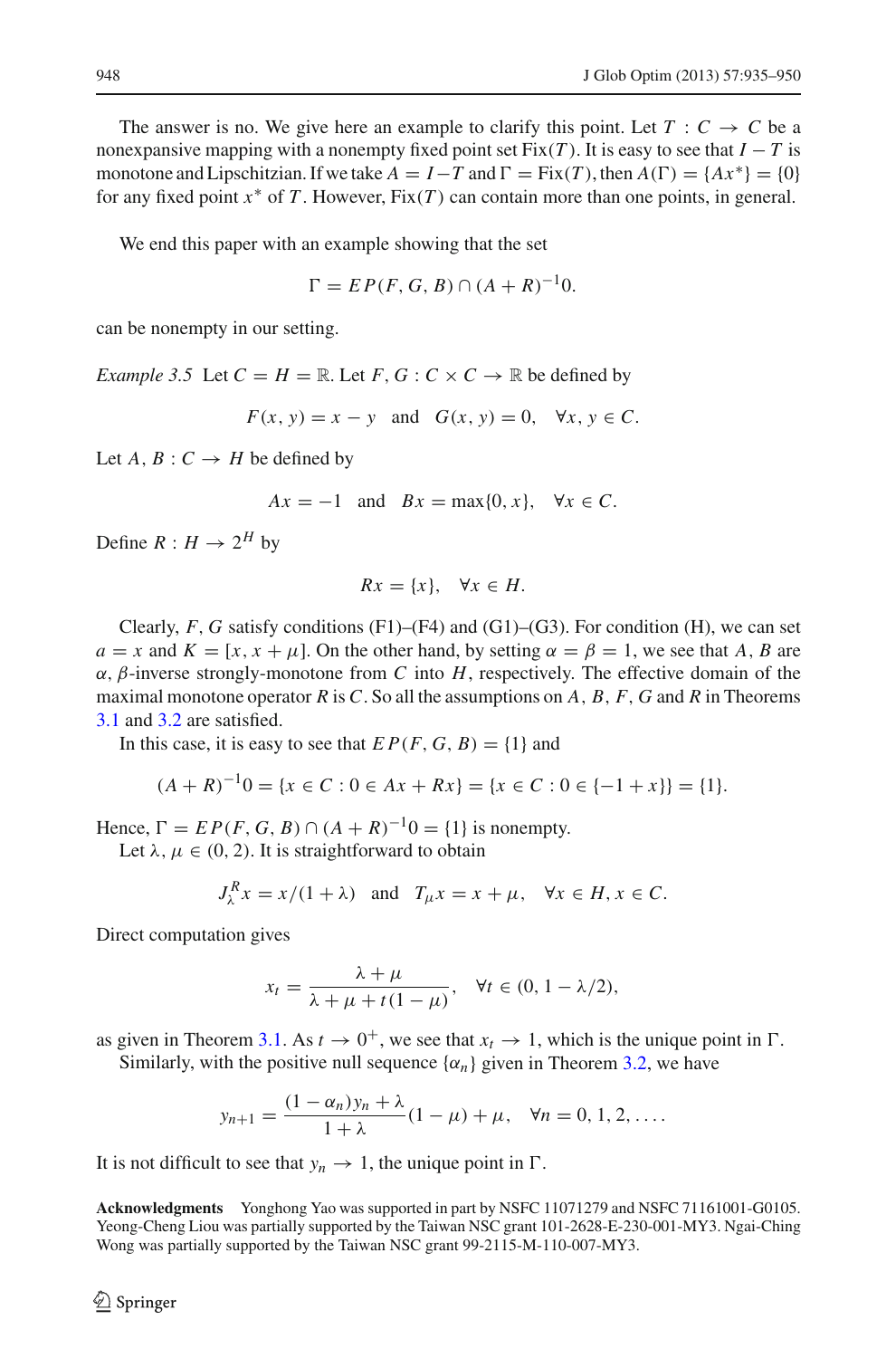### <span id="page-14-0"></span>**References**

- 1. Blum, E., Oettli, W.: From optimization and variational inequalities to equilibrium problems. Math. Stud. **63**, 123–145 (1994)
- <span id="page-14-2"></span>2. Ceng, L.C., Al-Homidan, S., Ansari, Q.H., Yao, J.C.: An iterative scheme for equilibrium problems and fixed point problems of strict pseudocontraction mappings. J. Comput. Appl. Math. **223**, 967–974 (2009)
- <span id="page-14-18"></span>3. Cianciaruso, F., Marino, G., Muglia, L., Yao, Y.: A hybrid projection algorithm for finding solutions of mixed equilibrium problem and variational inequality problem. Fixed Point Theory Appl. **2010**(383740), 19 (2010)
- <span id="page-14-3"></span>4. Chadli, O., Wong, N.C., Yao, J.C.: Equilibrium problems with applications to eigenvalue problems. J. Optim. Theory Appl. **117**, 245–266 (2003)
- <span id="page-14-4"></span>5. Colao, V., Marino, G.: Strong convergence for a minimization problem on points of equilibrium and common fixed points of an infinite family of nonexpansive mappings. Nonlinear Anal. **73**, 3513–3524 (2010)
- <span id="page-14-16"></span>6. Combettes, P.L., Hirstoaga, S.A.: Equilibrium programming using proximal-like algorithms. Math. Program. **78**, 29–41 (1997)
- <span id="page-14-5"></span>7. Combettes, P.L., Hirstoaga, A.: Equilibrium programming in Hilbert spaces. J. Nonlinear Convex Anal. **6**, 117–136 (2005)
- <span id="page-14-20"></span>8. Giannessi, F., Maugeri, A., Pardalos, P.M.: Equilibrium Problems and Variational Models. Kluwer, Dordrecht (2001)
- 9. Giannessi, F., Pardalos, P.M., Rapcsak, T.: New Trends in Equilibrium Systems. Kluwer, Dordrecht (2001)
- <span id="page-14-21"></span>10. Gilbert, R.P., Panagiotopoulos, P.D., Pardalos, P.M.: From Convexity to Nonconvexity. Kluwer, Dordrecht (2001)
- <span id="page-14-6"></span>11. Konnov, I.V., Schaible, S., Yao, J.C.: Combined relaxation method for mixed equilibrium problems. J. Optim. Theory Appl. **126**, 309–322 (2005)
- 12. Moudafi, A.: Weak convergence theorems for nonexpansive mappings and equilibrium problems. J. Nonlinear Convex Anal. **9**, 37–43 (2008)
- <span id="page-14-7"></span>13. Moudafi, A., Théra, M.: Proximal and dynamical approaches to equilibrium problems. In: Lecture Notes in Economics and Mathematical Systems, vol. 477, Springer, pp. 187–201 (1999)
- <span id="page-14-23"></span>14. Nadezhkina, N., Takahashi, W.: Weak convergence theorem by an extragradient method for nonexpansive mappings and monotone mappings. J. Optim. Theory Appl. **128**, 191–201 (2006)
- <span id="page-14-1"></span>15. Noor, M.A., Oettli, W.: On general nonlinear complementarity problems and quasi equilibria. Mathematiche (Catania) **49**, 313–331 (1994)
- <span id="page-14-19"></span>16. Peng, J.W., Wang, Y., Shyu, D.S., Yao, J.C.: Common solutions of an iterative scheme for variational inclusions, equilibrium problems and fixed point problems. J. Inequal. Appl. **2008**(720371), 15 (2008)
- <span id="page-14-8"></span>17. Peng, J.W., Yao, J.C.: A new hybrid-extragradient method for generalized mixed equilibrium problems and fixed point problems and variational inequality problems. Taiwan. J. Math. **12**, 1401–1433 (2008)
- <span id="page-14-9"></span>18. Qin, X., Cho, Y.J., Kang, S.M.: Viscosity approximation methods for generalized equilibrium problems and fixed point problems with applications. Nonlinear Anal. **72**, 99–112 (2010)
- <span id="page-14-14"></span>19. Robinson, S.M.: Generalized equation and their solutions, part I: basic theory. Math Program. Study **10**, 128–141 (1979)
- <span id="page-14-15"></span>20. Rockafella, R.T.: Monotone operators and the proximal point algorithm. SIAM J. Control Optim. **14**, 877– 898 (1976)
- <span id="page-14-10"></span>21. Saewan, S., Kumam, P.: A modified hybrid projection method for solving generalized mixed equilibrium problems and fixed point problems in Banach spaces. Comput. Math. Appl. **62**, 1723–1735 (2011)
- <span id="page-14-22"></span>22. Shehu, Y.: Strong convergence theorems for nonlinear mappings, variational inequality problems and system of generalized mixed equilibrium problems. Math. Comput. Model. **54**, 2259–2276 (2011)
- <span id="page-14-17"></span>23. Takahashi, S., Takahashi, W.: Viscosity approximation methods for equilibrium problems and fixed point problems in Hilbert spaces. J. Math. Anal. Appl. **331**, 506–515 (2007)
- <span id="page-14-11"></span>24. Takahashi, S., Takahashi, W.: Strong convergence theorem for a generalized equilibrium problem and a nonexpansive mapping in a Hilbert space. Nonlinear Anal. **69**, 1025–1033 (2008)
- <span id="page-14-25"></span>25. Takahashi, S., Takahashi, W., Toyoda, M.: Strong convergence theorems for maximal monotone operators with nonlinear mappings in Hilbert spaces. J. Optim. Theory Appl. **147**, 27–41 (2010)
- <span id="page-14-24"></span>26. Xu, H.K.: Iterative algorithms for nonlinear operators. J. Lond. Math. Soc. **66**, 240–256 (2002)
- <span id="page-14-12"></span>27. Yao, Y., Cho, Y.J., Chen, R.: An iterative algorithm for solving fixed point problems, variational inequality problems and mixed equilibrium problems. Nonlinear Anal. **71**, 3363–3373 (2009)
- 28. Yao, Y., Cho, Y.J., Liou, Y.C.: Algorithms of common solutions for variational inclusions, mixed equilibrium problems and fixed point problems. Eur. J. Oper. Res. **212**, 242–250 (2011)
- <span id="page-14-13"></span>29. Yao, Y., Liou, Y.C.: Composite algorithms for minimization over the solutions of equilibrium problems and fixed point problems. Abstr. Appl. Anal. Article ID 763506, 19 pp. (2010). doi[:10.1155/2010/763506.](http://dx.doi.org/10.1155/2010/763506)